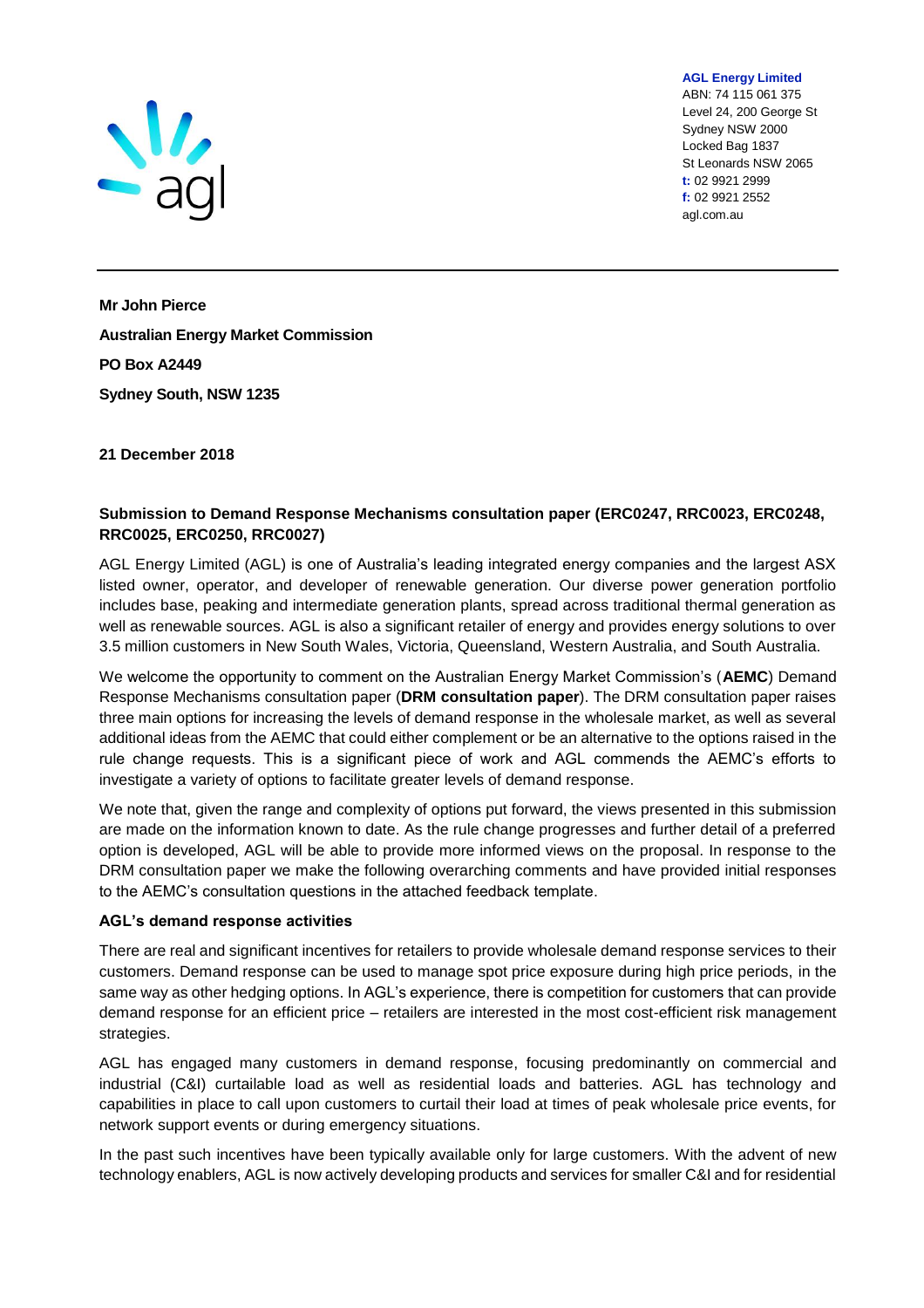

customers to access demand management incentives. This has involved collaborating and partnering with other companies that have experience providing demand response solutions and the required technologies.

The volumes of various demand response arrangements currently engaged by AGL include the following:

- More than 1300 MW of large customer curtailable load.
- Up to 5 MW of small customer load through the Virtual Power Plant in South Australia.
- 20 MW of emergency demand response through an ARENA and NSW Government trial to manage extreme peaks. This includes 17 MW from commercial and industrial customers, and 3 MW from up to 10,000 residential customers (including both behavioural response and controllable load).
- 20 MW of network demand response to assist network operators with managing peak demand and network issues.

These volumes are individually resourced and there is no duplication between the different arrangements.

In addition, as part of the staged replacement of the Liddell Power station in NSW, AGL will engage additional demand response capability. Stage 1 is underway and a feasibility study for stage 2 will be completed by the end of 2019.

Some of the demand response programs that have been undertaken by AGL include the following:

- In 2015/2016 we worked with United Energy to deliver the Peak Rewards Trial in Victoria, which involved the use of household batteries and air conditioners to provide network support services during extreme temperature days.
- In February 2018 AGL launched its Managed For You load control program. Customers nominate a device, such as an air conditioner or electric vehicle, which can be remotely controlled in a demand response event. Customers are paid a financial incentive for joining the program and for participation in each event. Our experience from this program has been that some small customers can be reluctant to allow others to control certain devices that may impact their comfort, such as air conditioners.
- In 2017/2018 we recruited 750 customers in NSW to participate in our Peak Energy Rewards demand response program. Ahead of a peak event, customers received an email and SMS requesting them to reduce consumption for a two-hour period. Customers were paid a financial incentive for joining the program and for participation in each event.
- Building on the success of the Peak Energy Rewards demand response program, we have recruited 4000 customers to participate in 2018/2019. During the event customers will be able to monitor their demand reduction in near real time through an app.

AGL is involved in exploring the opportunities, challenges and value that could be generated from virtual power plants (VPPs). Our South Australian VPP Project commenced in 2016 with support from ARENA. The project comprises the sale, installation, and orchestration of 1,000 energy storage systems installed behind the meter in homes and small businesses in South Australia. When complete, the VPP will deliver up to its nameplate output of 5MW and nominal projected energy storage capacity of 12 MWh. For further information, including the two milestone reports published to date, please refer to [https://arena.gov.au/projects/agl-virtual](https://arena.gov.au/projects/agl-virtual-power-plant/)[power-plant/.](https://arena.gov.au/projects/agl-virtual-power-plant/)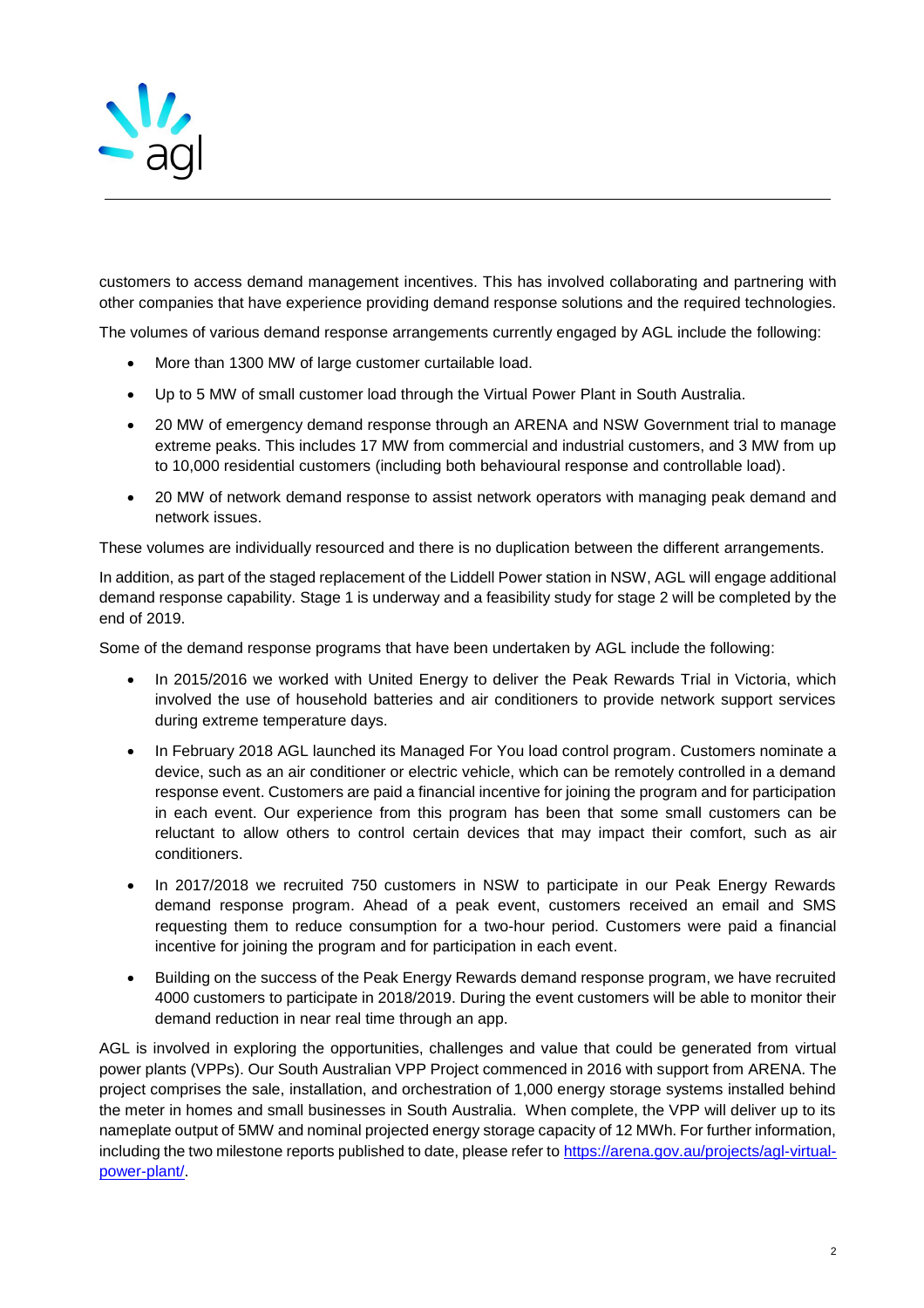

We note that VPP capabilities are also being investigated through several other trials:

- AEMO VPP demonstration will leverage government subsidy schemes to develop up to 700 MW of VPPs into the NEM by 2022. It will inform regulatory changes and operational processes to effectively integrate distributed energy and storage into the NEM.
- The NSW Government's Smart Energy for Homes and Business Program will incentivise customers to join a VPP with a demand response capability of up to 200 MW, to help manage peak demand on the grid.

As the above illustrates, demand response projects to manage peak demand and high price events are occurring now under the current market arrangements. This area is evolving, particularly the participation of small customers and the use of smart energy technologies that sit behind the meter. The trials currently underway will investigate how customers can get the most value from their smart devices, with aggregators maximising value streams from the energy market, FCAS, and existing demand response programs (such as with AEMO or networks). The findings from these trials will be highly relevant for the AEMC's consideration of a mechanism to encourage more wholesale demand response.

AGL notes that AEMO recently introduced a portal for market participants to report their demand response arrangements. The portal aims to improve transparency of the amounts of wholesale demand response that may be activated, to better enable AEMO to manage supply and demand balances. While AGL has provided the information requested by AEMO, we note that the process had some limitations that may have affected the ability of participants to report on their demand response capabilities. We understand that compliance has been lower than expected, possibly for this reason. Also, we have not yet been informed how AEMO has used the data, which was expected from the process. AGL suggests that some of the issues with transparency of existing demand response capability could be alleviated by:

- 1. improving the reporting process to the demand response portal, which could be more user-friendly
- 2. ensuring participants comply with those requirements.

Ideally this assessment of existing demand response would be completed before considering whether there is an issue with the volume of demand response being provided.

# **Customer protection and fairness**

The options put forward for a demand response mechanism would involve a third-party providing demand response services to customers. Two of the options (the wholesale demand response mechanism and the separate demand response market) would involve significant changes to the settlements and customer billing process.

With reforms of this nature, it is vital to at least maintain the existing consumer protections and not expose customers to any risks, particularly small customers. While the "consumer protections test" is considered for changes to the National Energy Retail Rules, AGL suggests that the AEMC's assessment framework for the rule changes should explicitly include consideration of whether the reforms place additional risks on consumers or erode their existing protections.

There is one main area that stands out to AGL as being particularly concerning with regard to customer fairness.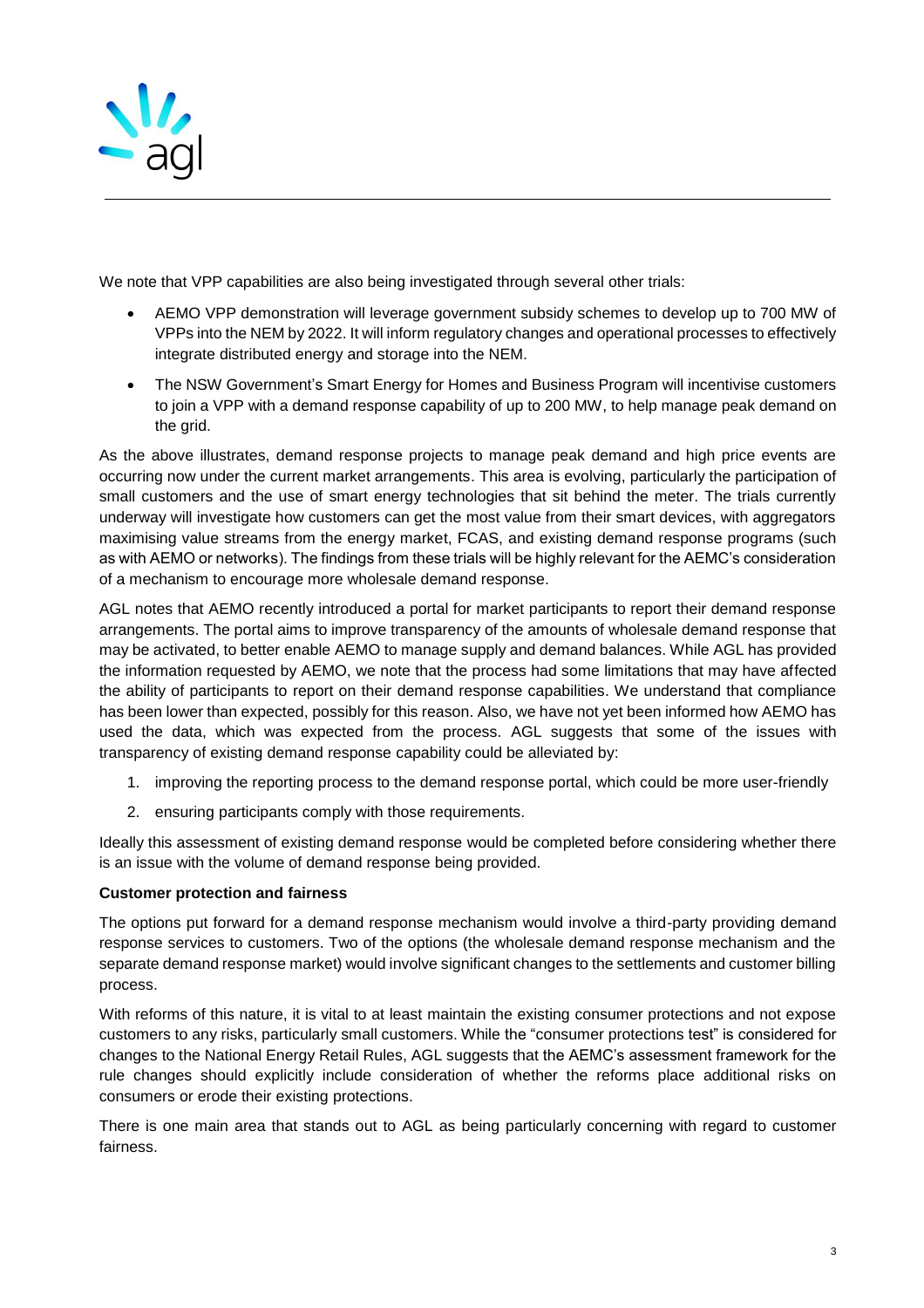

AGL is highly concerned with the prospect of charging customers for energy they have not used (ie the baseline) during periods where demand response is activated. The customer pays for the inflated energy usage and then receives a rebate from the third-party, which means the customer bears the risk of an inaccurate baseline. This is fundamentally different to the current provision of demand response services, which involves the customer paying for its actual energy usage, and then receiving a rebate for the demand response provided. While a baseline is still used to estimate the amount of demand response, the retailer (or aggregator) bears the risk of an inaccurate baseline.

AGL has considerable experience managing baseline calculations for demand response, not only for AGL's wholesale demand response customers, but also through the ARENA and NSW Government Demand Response trial mentioned above. While the use of baselines can have an acceptable level of error across a large portfolio, our experience is that there is a high risk of inaccurate baselines for individual customers.

Under AGL's Peak Energy Rewards (residential customer) program, which is part of the short-notice RERT, AEMO supplies the baseline formula against which the aggregate demand response is measured, however it is up to the aggregator to determine how each individual customer should be incentivised to meet the overall portfolio objectives. AGL used an in-house baseline methodology to calculate the result for individual customers, specifically developed from experience in a previous demand response trial conducted in Victoria to deal with temperature sensitive loads.

Based on a statistical analysis of the summer 2017/8 Peak Energy Rewards trial, AGL's baseline methodology performed to an accuracy level of approximately 4 per cent across all customer loads (calculated based on per cent absolute error of the forecast on non-event days). However, the accuracy of the individual customer baselines within this portfolio was on average 52 per cent. That is, some consumers were over-estimated and some were underestimated, such that the portfolio error is only 4 per cent but the average error of any individual consumer was 52 per cent. The portfolio also included edge case customers with baseline error an order of magnitude worse again. Due to the inherent issues with rewarding individual consumers against a statistical baseline, AGL has elected to move away from this approach in the 2018/19 Peak Energy Rewards trial to an alternative consumer incentive mechanism.

While the exact statistical methods proposed under the wholesale demand response mechanism are yet to be determined, AGL questions how fairness and baseline risk allocation to an individual consumer could be reasonably achieved using statistical baseline methods.

AGL considers that if baselines are to be used in settlement and billing, it's vital for the protection of individual customers that those baselines are accurate. We appreciate that this may affect the ability of households and other types of customers that have sensitive loads from participation in such a mechanism and have made some suggestions for investigating a suitable program for those customers in the next section below.

### **Forward process for the rule changes**

Given the complexities of the issues raised and options put forward in the DRM consultation paper (elements of which could be "mixed and matched" to some extent), AGL suggests that the next stage of the rule change process involve further consultation on the AEMC's preferred option (or options).

Given the volume of demand response already engaged by retailers and aggregators, it will be important that the costs of any new demand response mechanism are outweighed by the benefits of demand response being provided by third parties under the mechanism (ie additional demand response). We caution that introducing a new participant into the retailer-customer relationship will disrupt the existing value flows, and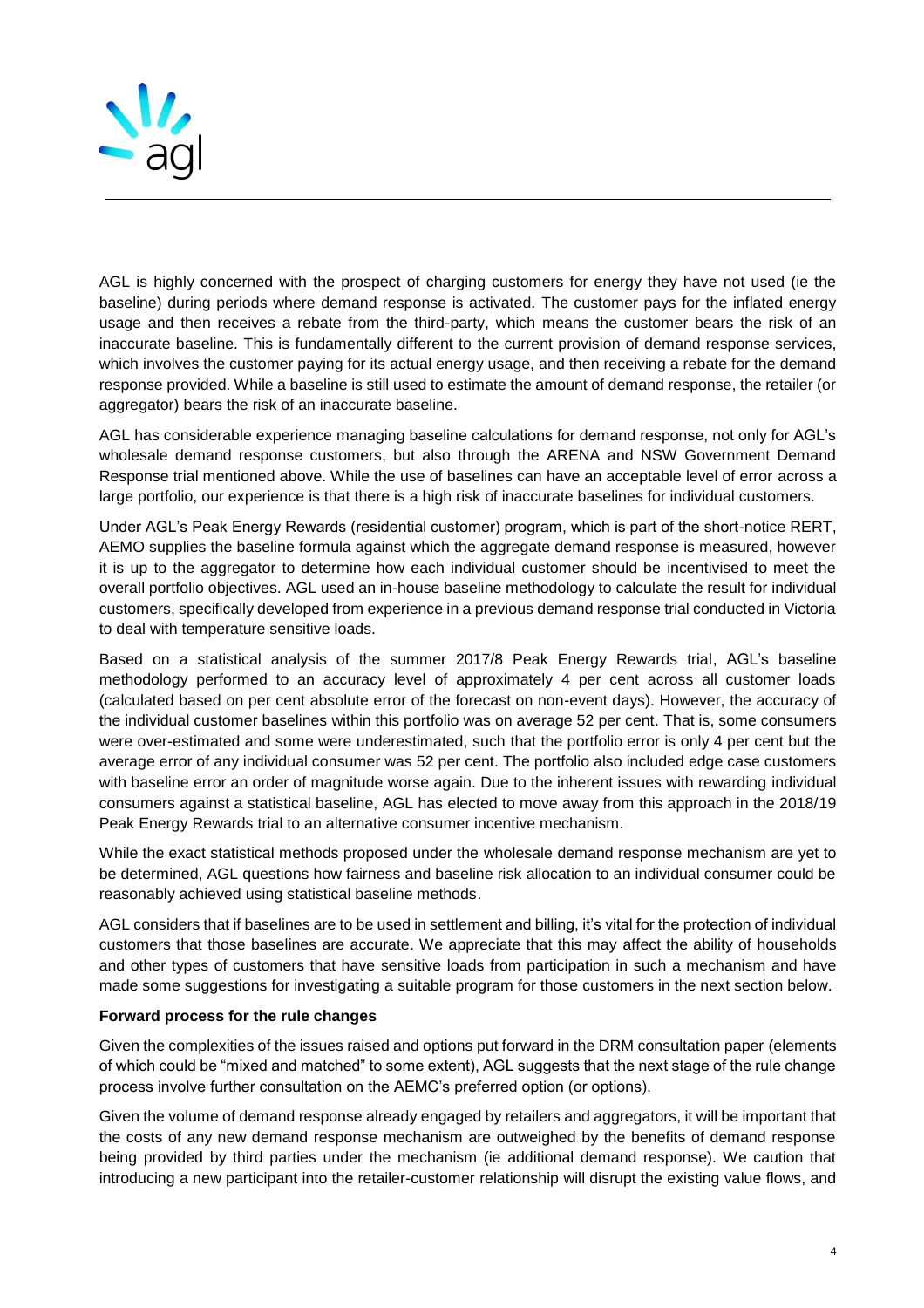

suggest that the next stage of the rule change carefully assesses and evaluates the full impacts of the AEMC's preferred option. The next stage of the rule change could include a directions paper on the AEMC's preferred option (or options) and technical working groups to tease out these impacts.

We also note that the rule changes raise complex issues that may take longer to work through than provided in a standard rule change process. For example:

- Customers with sensitive baselines: As mentioned above, the use of baselines in settlement and billing is likely to result in unfair outcomes for customers that have sensitive loads. AEMC may wish to consider other options for encouraging those customers to shift load from high priced periods to low priced periods and provide appropriate compensation for such behaviour. It may also be possible that developments in retailer led demand management or tariff reforms are the best way to encourage behaviour from these customers.
- Customers with storage: Given the dynamic nature of these resources, it will be complex to determine the role of demand response. The various VPP trials underway will help to illustrate how these dynamic resources can be operated and the value streams that can be optimised. It is highly possible that a baseline cannot be determined for these types of customers. However, there may be other technological solutions to determine the level of demand response. AGL considers it likely that a demand response mechanism as described in the rule change request is not the right way to encourage these dynamic resources to shift load from high priced periods to low priced periods. It is possible that demand response from these customers needs to be considered together with Multiple Trading Relationships.

There are several projects currently underway that are closely related to various aspects of this rule change, given the consideration of demand response from new technologies. Coordination will be vital to achieve an efficient outcome, and the AEMC should consider the timeframes of the DRM rule change process with regard to the following reforms:

- The various VPP trials
- Implementing the DER register
- AEMO's Energy Storage Systems and Emerging Generation Systems review

If you have any queries about this submission, please contact Jenessa Rabone on (02) 9921 2323 or [JRabone@agl.com.au.](mailto:JRabone@agl.com.au)

Yours sincerely,

Elizabeth Molyneux

General Manager Energy Markets Regulation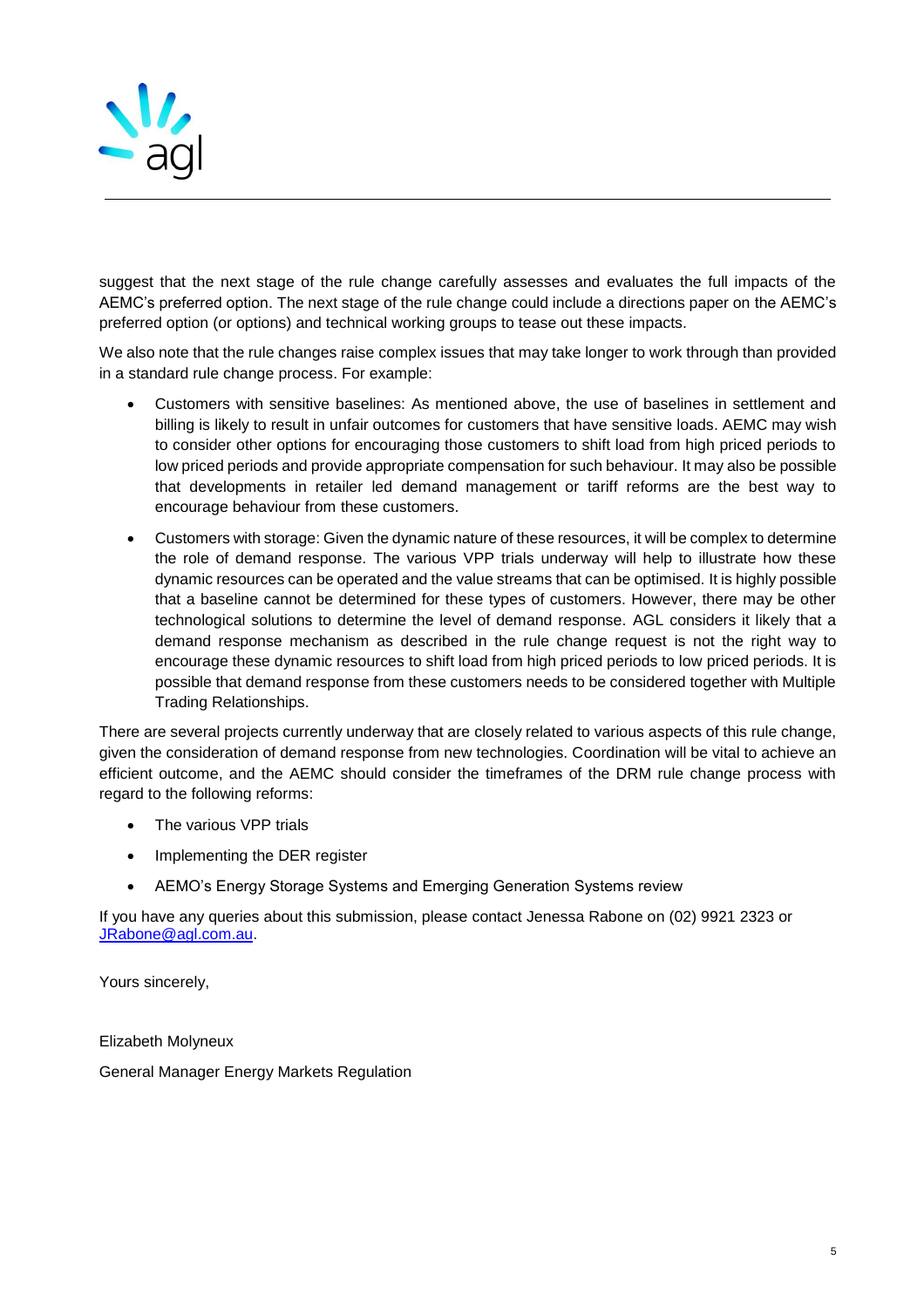

# **Wholesale demand response – consultation paper: stakeholder feedback template**

The template below has been developed to assist stakeholders in providing their feedback on the questions posed in this paper and any other issues that they would like to provide feedback on. The AEMC encourages stakeholders to use this template to assist it to consider the views expressed by stakeholders on each issue. Stakeholders should not feel obliged to answer each question, but rather address those issues of particular interest or concern. Further context for the questions can be found in the consultation paper.

Organisation: AGL

Contact name: Jenessa Rabone, Wholesale Market Regulation Manager Contact details: [JRabone@agl.com.au](mailto:JRabone@agl.com.au) (02) 9921 2323

| <b>Questions</b> |                                                                                                                                                                                          | <b>Feedback</b>                                                                                                                                                                                                                                                                                                                                                                                                                                                                                                                                                             |  |
|------------------|------------------------------------------------------------------------------------------------------------------------------------------------------------------------------------------|-----------------------------------------------------------------------------------------------------------------------------------------------------------------------------------------------------------------------------------------------------------------------------------------------------------------------------------------------------------------------------------------------------------------------------------------------------------------------------------------------------------------------------------------------------------------------------|--|
|                  | <b>Chapter 4 - Assessment framework</b>                                                                                                                                                  |                                                                                                                                                                                                                                                                                                                                                                                                                                                                                                                                                                             |  |
|                  | <b>Question 1: Assessment framework</b>                                                                                                                                                  |                                                                                                                                                                                                                                                                                                                                                                                                                                                                                                                                                                             |  |
| (A)              | Do stakeholders agree with the proposed<br>assessment framework? Alternatively, are there<br>additional principles that should be taken into<br>account?                                 | AGL suggests the assessment framework should explicitly consider consumer protections and fairness.<br>Any reform should at least maintain the existing consumer protections and not expose customers to any<br>risks, particularly small customers.<br>Some examples where this may be a relevant consideration are: introducing a new market participant<br>(the demand response provider) who interacts with the customer; using baselines for customer billing;<br>allowing small customers to take on spot price risk; or the participation of life support customers. |  |
|                  | <b>Chapter 5 - Issues for consultation</b>                                                                                                                                               |                                                                                                                                                                                                                                                                                                                                                                                                                                                                                                                                                                             |  |
|                  | Question 2: Nature of the issue raised                                                                                                                                                   |                                                                                                                                                                                                                                                                                                                                                                                                                                                                                                                                                                             |  |
| A)               | Is it difficult for consumers to participate in<br>wholesale demand response? If so, which<br>consumers face the greatest amount of difficulty?<br>What is the cause of this difficulty? | No response.                                                                                                                                                                                                                                                                                                                                                                                                                                                                                                                                                                |  |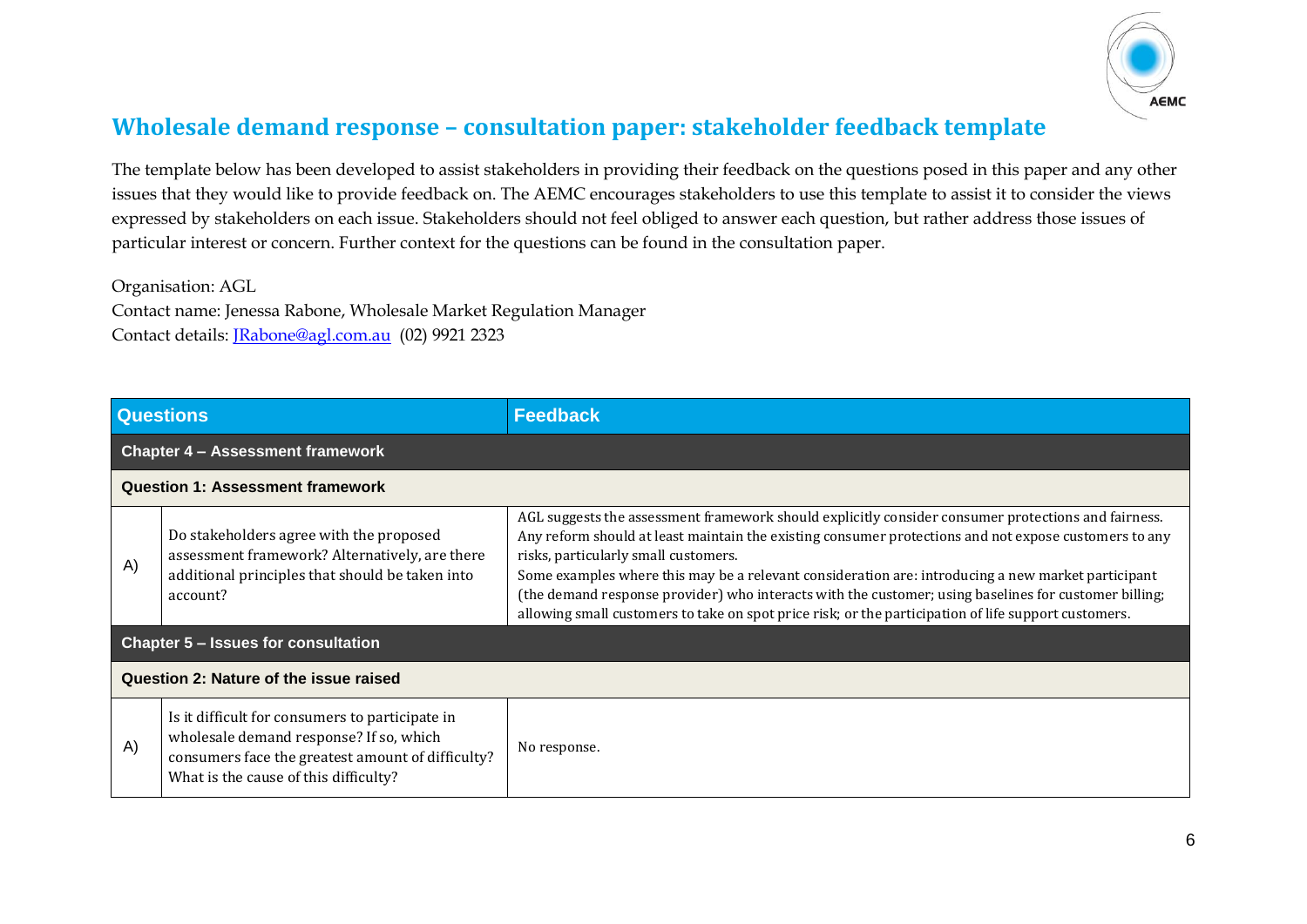

|    | <b>Questions</b>                                                                                                                                                                                                                                                       | <b>Feedback</b>                                                                                                                                                                                                                                                                                                                                                                                                                                                                                                                                                                                                                                                                                                                                                                                                                                                                                           |
|----|------------------------------------------------------------------------------------------------------------------------------------------------------------------------------------------------------------------------------------------------------------------------|-----------------------------------------------------------------------------------------------------------------------------------------------------------------------------------------------------------------------------------------------------------------------------------------------------------------------------------------------------------------------------------------------------------------------------------------------------------------------------------------------------------------------------------------------------------------------------------------------------------------------------------------------------------------------------------------------------------------------------------------------------------------------------------------------------------------------------------------------------------------------------------------------------------|
| B) | What demand response providers and products<br>are currently available in the market?                                                                                                                                                                                  | AGL offers a number of different types of demand response products. At any point in time these products<br>may or may not be taken up by our customers.<br>• Large customers: voluntary curtailment; mandatory curtailment.<br>• Small customers: behavioural/voluntary demand response; control of certain devices during<br>agreed periods.<br>AGL also offers network tariff arrangements that allows customers to reduce costs by moving their<br>demand to off-peak times.                                                                                                                                                                                                                                                                                                                                                                                                                           |
| C) | Is there effective competition for demand<br>response as a service to be used by retailers? If<br>not, are consumers able to access the benefits of<br>wholesale demand response directly? Is<br>competition for wholesale demand response as a<br>service increasing? | There are incentives for retailers to engage in wholesale demand response with their customers.<br>Retailers can use demand response to hedge their position and reduce exposure to high market prices, as<br>well as bringing down high prices during peak demand times. Demand response can be used as a hedging<br>strategy just like contracting with generators or entering financial contracts. Retailers are interested in<br>the lowest cost options to mitigate risk.<br>In AGL's experience there is competition with other retailers and aggregators for customers with reliable<br>demand response loads. To retain customers that are interested in demand response, we must make<br>competitive offers.<br>We also note that historically, during periods of low wholesale prices there have been fewer drivers to<br>engage in demand response activities. These drivers have now changed. |
|    | Question 3: Wholesale demand response currently in the NEM                                                                                                                                                                                                             |                                                                                                                                                                                                                                                                                                                                                                                                                                                                                                                                                                                                                                                                                                                                                                                                                                                                                                           |
| A) | Do stakeholders have views on the existing levels<br>of wholesale demand response in the NEM?<br>Please provide evidence or data to substantiate<br>these views where possible.                                                                                        | The existing levels of demand response should be available through AEMO's demand side participation<br>information portal. However, AEMO has not yet published the reported demand response levels. We also<br>understand that compliance with the reporting requirements has been lower than expected.<br>AGL suggests that the portal could be improved, and that AEMO focus on improving compliance with the<br>reporting requirements.                                                                                                                                                                                                                                                                                                                                                                                                                                                                |
| B) | Can retailers indicate to the Commission what<br>they are currently doing to facilitate wholesale<br>demand response?                                                                                                                                                  | AGL is involved in various types of agreements with customers that can deliver wholesale demand<br>response, emergency demand response and network demand response:<br>• More than 1300 MW of large customer curtailable load.<br>• Up to 5 MW of small customer load through the Virtual Power Plant in South Australia.<br>• 20 MW of emergency demand response through an ARENA and NSW Government trial to manage<br>extreme peaks. This includes 17 MW from commercial and industrial customers, and 3 MW from                                                                                                                                                                                                                                                                                                                                                                                       |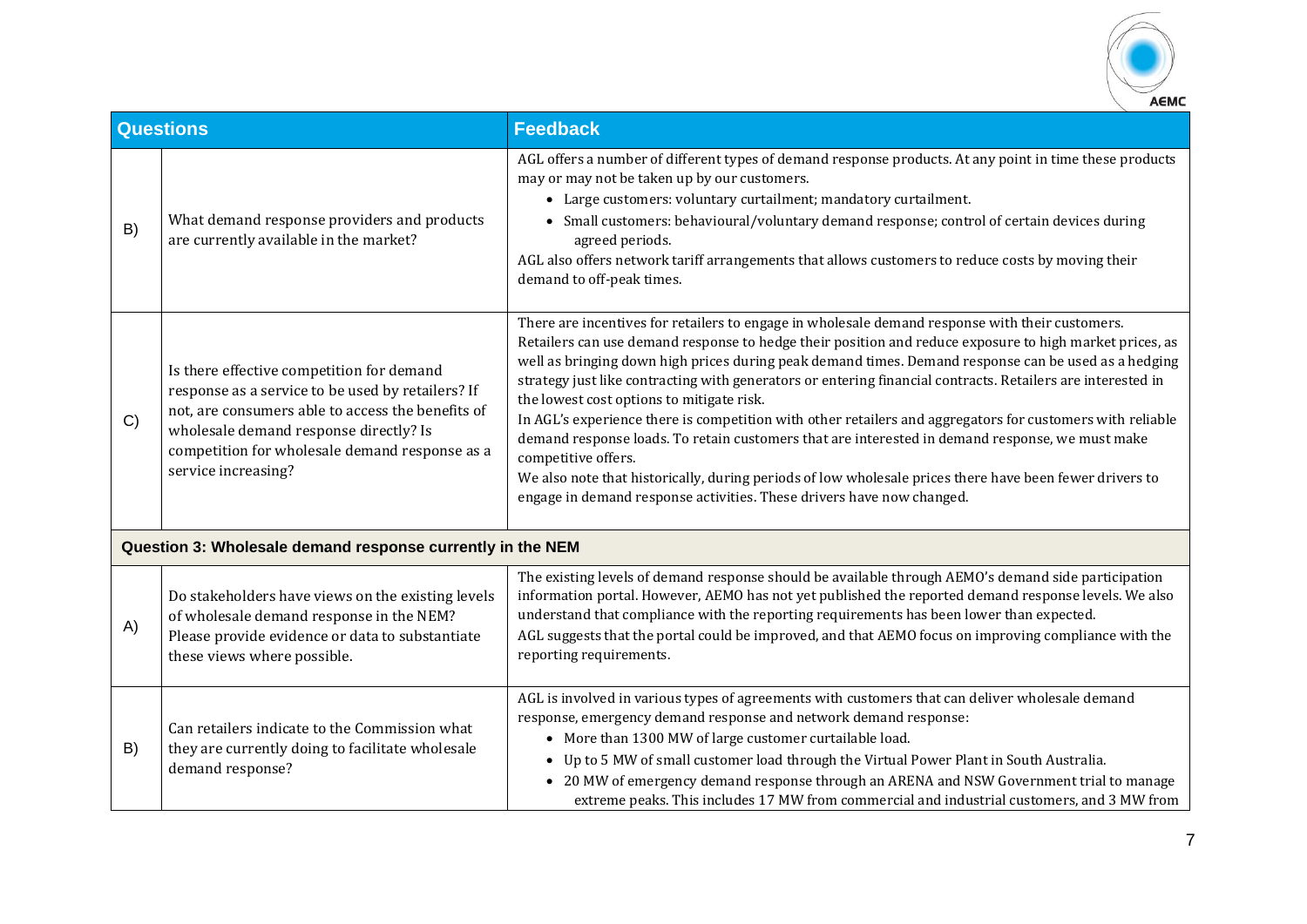

|    | <b>Questions</b>                                                                                                                                                                                                                   | <b>Feedback</b>                                                                                                                                                                                                                                                                                                                                                                                                                                                                                                                                                                                                                                                                                                                                                                                                                                                                                                                                                                                                                                                                                                                                                                                                       |  |
|----|------------------------------------------------------------------------------------------------------------------------------------------------------------------------------------------------------------------------------------|-----------------------------------------------------------------------------------------------------------------------------------------------------------------------------------------------------------------------------------------------------------------------------------------------------------------------------------------------------------------------------------------------------------------------------------------------------------------------------------------------------------------------------------------------------------------------------------------------------------------------------------------------------------------------------------------------------------------------------------------------------------------------------------------------------------------------------------------------------------------------------------------------------------------------------------------------------------------------------------------------------------------------------------------------------------------------------------------------------------------------------------------------------------------------------------------------------------------------|--|
|    | Question 4: Approach for facilitating transparent, price responsive demand                                                                                                                                                         | up to 10,000 residential customers (including both behavioural response and controllable load).<br>• 20 MW of network demand response to assist network operators with managing peak demand<br>and network issues.<br>As part of the staged replacement of the Liddell Power station in NSW, AGL will engage additional<br>demand response capability. A feasibility study will be completed by end of 2019                                                                                                                                                                                                                                                                                                                                                                                                                                                                                                                                                                                                                                                                                                                                                                                                           |  |
| A) | Do stakeholders consider there are other<br>regulatory solutions to:<br>(a) providing the demand side with greater<br>access to wholesale prices, and<br>(b) increase the transparency of demand side<br>response to these prices? | In the consultation paper, AEMC notes an option to give customers greater access to wholesale prices<br>(and therefore the value of demand response) by allowing the customer to request a spot price pass<br>through. The customer would take on the spot price risk, or engage a third party to manage this risk on<br>their behalf.<br>Retailers are currently able to provide spot pass through arrangements to customers. For example,<br>Amber Electric (small customers) and Flow Power (C&I) actively provide these types of services. While<br>AGL offers this option for large customers, our experience has been that even many large customers are<br>not adequately equipped to take on spot price risk.<br>With regard to third parties offering these types of services to customers, we note that retailers are<br>subject to retail compliance obligations. These provide consumer protections for customers with regard<br>to the way costs are passed on, the explanation of the products and services, the way complaints are<br>handled, etc. Should a third-party become involved in providing these types of services, it will be<br>important that the same consumer protections are applied. |  |
|    | Question 5: Efficient consumption of electricity                                                                                                                                                                                   |                                                                                                                                                                                                                                                                                                                                                                                                                                                                                                                                                                                                                                                                                                                                                                                                                                                                                                                                                                                                                                                                                                                                                                                                                       |  |
| A) | Do stakeholders agree with our characterisation<br>of how efficient wholesale demand response<br>would improve outcomes in the wholesale<br>market?                                                                                | No response.                                                                                                                                                                                                                                                                                                                                                                                                                                                                                                                                                                                                                                                                                                                                                                                                                                                                                                                                                                                                                                                                                                                                                                                                          |  |
| B) | What are stakeholders' views on how facilitating<br>wholesale demand response could affect<br>outcomes in the wholesale energy market?                                                                                             | No response.                                                                                                                                                                                                                                                                                                                                                                                                                                                                                                                                                                                                                                                                                                                                                                                                                                                                                                                                                                                                                                                                                                                                                                                                          |  |
|    | Question 6: Competition for wholesale demand response services                                                                                                                                                                     |                                                                                                                                                                                                                                                                                                                                                                                                                                                                                                                                                                                                                                                                                                                                                                                                                                                                                                                                                                                                                                                                                                                                                                                                                       |  |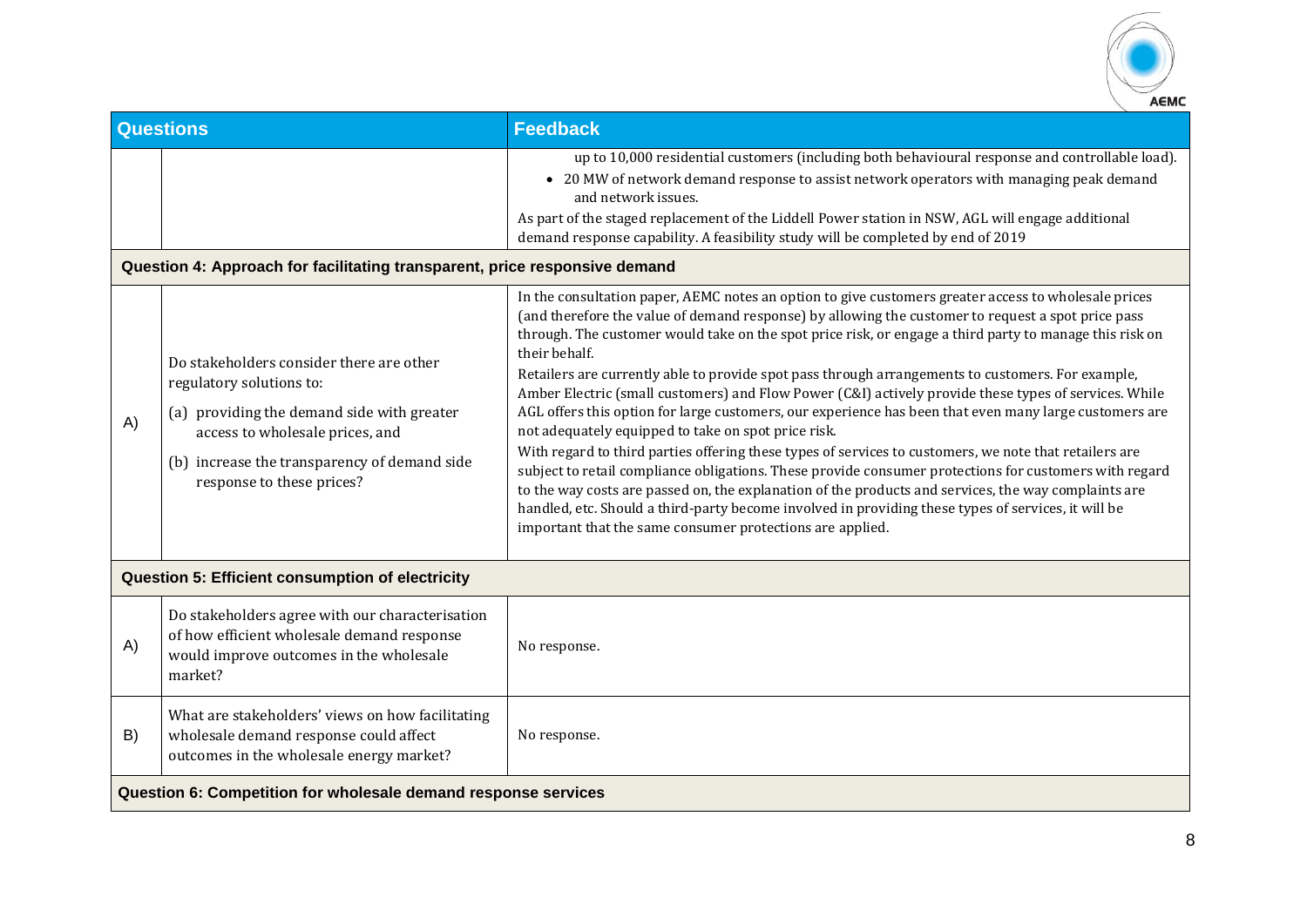

|    | <b>Questions</b>                                                                                                                                                                                                                                                                                                                                                                                   | <b>Feedback</b>                                                                                                                                                                                                                                                                                                                                                                                                                                                                                                                                                                                                                                                                                      |
|----|----------------------------------------------------------------------------------------------------------------------------------------------------------------------------------------------------------------------------------------------------------------------------------------------------------------------------------------------------------------------------------------------------|------------------------------------------------------------------------------------------------------------------------------------------------------------------------------------------------------------------------------------------------------------------------------------------------------------------------------------------------------------------------------------------------------------------------------------------------------------------------------------------------------------------------------------------------------------------------------------------------------------------------------------------------------------------------------------------------------|
| A) | Are consumers able to access competitive offers<br>from retailers or third parties to assist consumers<br>to undertake wholesale demand response? Is the<br>level of competition greater for larger consumers?                                                                                                                                                                                     | Certain customers are interested in demand response options. We have strong interest in offering these<br>services to retain these customers.                                                                                                                                                                                                                                                                                                                                                                                                                                                                                                                                                        |
|    | Question 7: Demand response participating as a scheduled load                                                                                                                                                                                                                                                                                                                                      |                                                                                                                                                                                                                                                                                                                                                                                                                                                                                                                                                                                                                                                                                                      |
| A) | Has the Commission appropriately characterised<br>the benefits of increasing transparency relating to<br>wholesale demand response?                                                                                                                                                                                                                                                                | We note that AEMO's portal of demand response loads is currently underutilised and suggest that some<br>effort should be put into improving compliance with those reporting requirements. This may help to<br>alleviate AEMO's transparency concerns with existing demand response.                                                                                                                                                                                                                                                                                                                                                                                                                  |
| B) | Do stakeholders consider that if demand response<br>were to participate in the wholesale market, it<br>should do so as a scheduled load (rather than<br>scheduled "negawatts")? Would the pros and cons<br>of participating as a scheduled load differ for<br>different types of demand response providers, e.g.<br>those that have demand response controls on all<br>or only part of their load? | No response.                                                                                                                                                                                                                                                                                                                                                                                                                                                                                                                                                                                                                                                                                         |
| C) | Do stakeholders consider the obligations placed<br>on scheduled load remain appropriate in the<br>context of demand response? If not, how might<br>they be changed to better allow loads to<br>participate in central dispatch?                                                                                                                                                                    | Many of the customers currently engaging in demand response activities with retailers do so under<br>voluntary agreements and in addition may require advanced notice to organise the demand response.<br>These types or arrangements are typically unsuitable for scheduling - the customer retains the right to<br>choose whether or not to reduce load.<br>Should a demand response mechanism be implemented, these voluntary arrangements with retailers<br>should be able to continue without a requirement to participate in the demand response mechanism. If<br>rigid requirements are introduced, it may inadvertently act to reduce the amount of demand response<br>that can be provided. |
| D) | Which information provision processes should a<br>demand response provider participate in, i.e. pre-<br>dispatch, ST-PASA, MT-PASA?                                                                                                                                                                                                                                                                | No response.                                                                                                                                                                                                                                                                                                                                                                                                                                                                                                                                                                                                                                                                                         |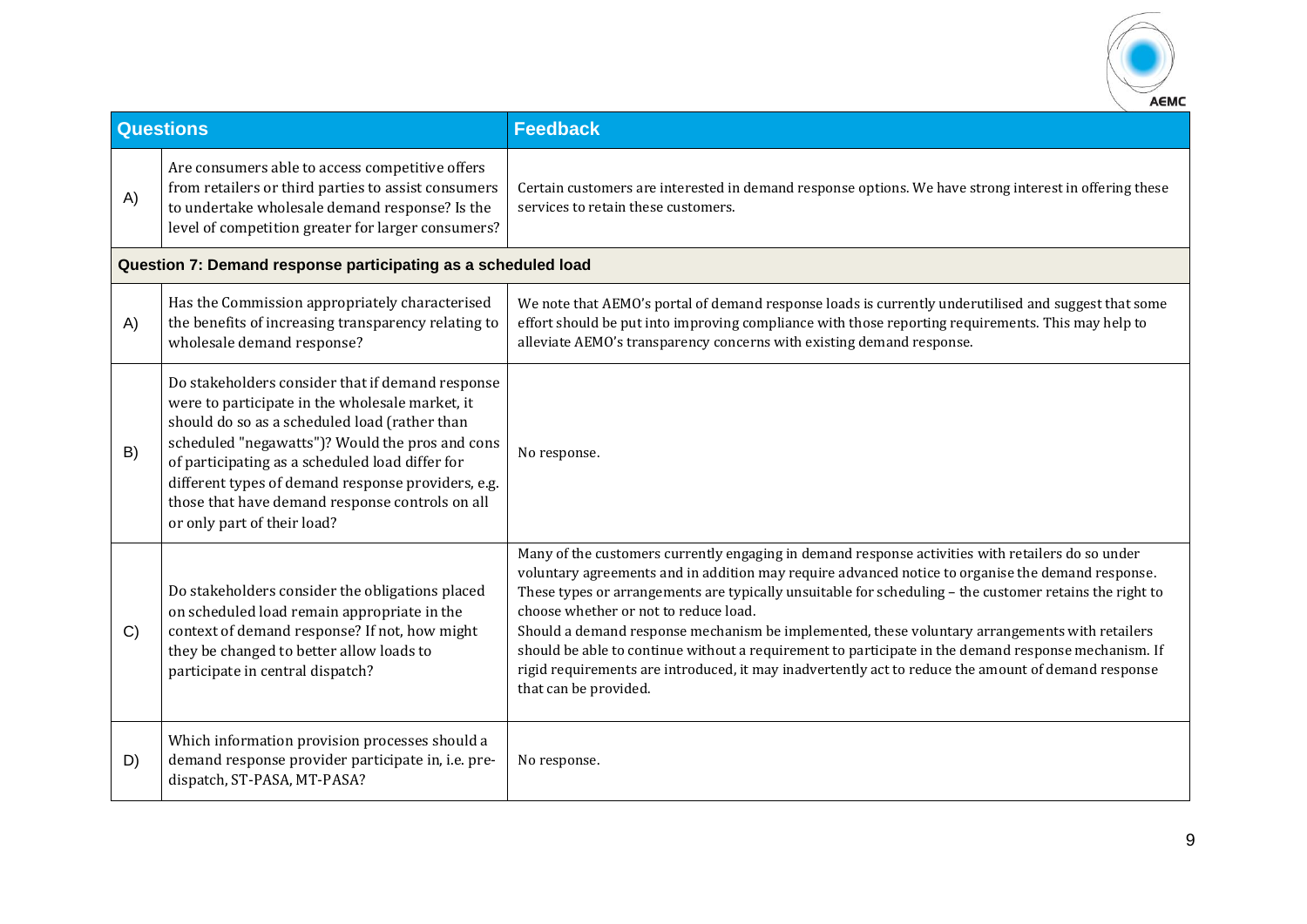

|    | <b>Questions</b>                                                                                                                                                                                                                       | <b>Feedback</b>                                                                                                                                                                                                                                                                                                                                                                                                                                                                                                                                                                                                                                                                                                                                                                                                                                                                                                                                                                                                                                                                                                                                                                                                                                                                                                                                                                                                                                                                     |
|----|----------------------------------------------------------------------------------------------------------------------------------------------------------------------------------------------------------------------------------------|-------------------------------------------------------------------------------------------------------------------------------------------------------------------------------------------------------------------------------------------------------------------------------------------------------------------------------------------------------------------------------------------------------------------------------------------------------------------------------------------------------------------------------------------------------------------------------------------------------------------------------------------------------------------------------------------------------------------------------------------------------------------------------------------------------------------------------------------------------------------------------------------------------------------------------------------------------------------------------------------------------------------------------------------------------------------------------------------------------------------------------------------------------------------------------------------------------------------------------------------------------------------------------------------------------------------------------------------------------------------------------------------------------------------------------------------------------------------------------------|
| E) | How should compliance with dispatch targets and<br>the causer pays procedure apply to demand<br>response providers?                                                                                                                    | No response.                                                                                                                                                                                                                                                                                                                                                                                                                                                                                                                                                                                                                                                                                                                                                                                                                                                                                                                                                                                                                                                                                                                                                                                                                                                                                                                                                                                                                                                                        |
|    | Question 8: Reducing barriers to a range of demand response                                                                                                                                                                            |                                                                                                                                                                                                                                                                                                                                                                                                                                                                                                                                                                                                                                                                                                                                                                                                                                                                                                                                                                                                                                                                                                                                                                                                                                                                                                                                                                                                                                                                                     |
| A) | To what extent will these mechanisms facilitate<br>more demand side participation throughout the<br>NEM?                                                                                                                               | In AGL's view, a demand response mechanism may support greater participation from batteries and<br>controllable loads, which are better suited to scheduling. However, we note that a demand response<br>mechanism might not be the best way to value the services that can be provided by batteries (see<br>question 18 below).<br>As discussed in question 7, demand response from customers on a voluntary/behavioural basis may not<br>be suitable for scheduling.                                                                                                                                                                                                                                                                                                                                                                                                                                                                                                                                                                                                                                                                                                                                                                                                                                                                                                                                                                                                              |
|    | <b>Question 9: Costs of implementing mechanisms</b>                                                                                                                                                                                    |                                                                                                                                                                                                                                                                                                                                                                                                                                                                                                                                                                                                                                                                                                                                                                                                                                                                                                                                                                                                                                                                                                                                                                                                                                                                                                                                                                                                                                                                                     |
| A) | What is the extent of the upfront costs that would<br>be imposed on participants to introduce the<br>proposals outlined in the rule change<br>requests? Please provide evidence or data to<br>substantiate these views where possible. | Our initial assessment of the wholesale demand response mechanism has identified the following<br>substantial system changes:<br>1. Develop a new retail contract for customers with a third-party demand response provider.<br>2. Update the meter data upload process and systems to accommodate the second data stream. We<br>anticipate this system upgrade would be the most expensive part in implementing the reform.<br>3. Bills would need to be delayed until all the components of the bill are received - as we would<br>receive meter data from networks and baseline data from AEMO.<br>4. Retailers would need to decide whether to develop a new rate for the demand response volume,<br>or charge the demand response volume at the same rate as actual consumption.<br>5. Update the billing process:<br>The bill may require a new format<br>Addition of new lines to include different data streams<br>b.<br>If retailers must calculate the difference between baselines and actual meter data, this<br>$C_{\cdot}$<br>would also be done in the billing process.<br>6. The reconciliation process and settlement process would need to be updated to take into account<br>demand response volumes.<br>If the wholesale demand response register were to be implemented, we would need to develop new retail<br>contracts and contracts with the third party, potentially update our billing systems, and develop systems<br>for the payment of third parties. |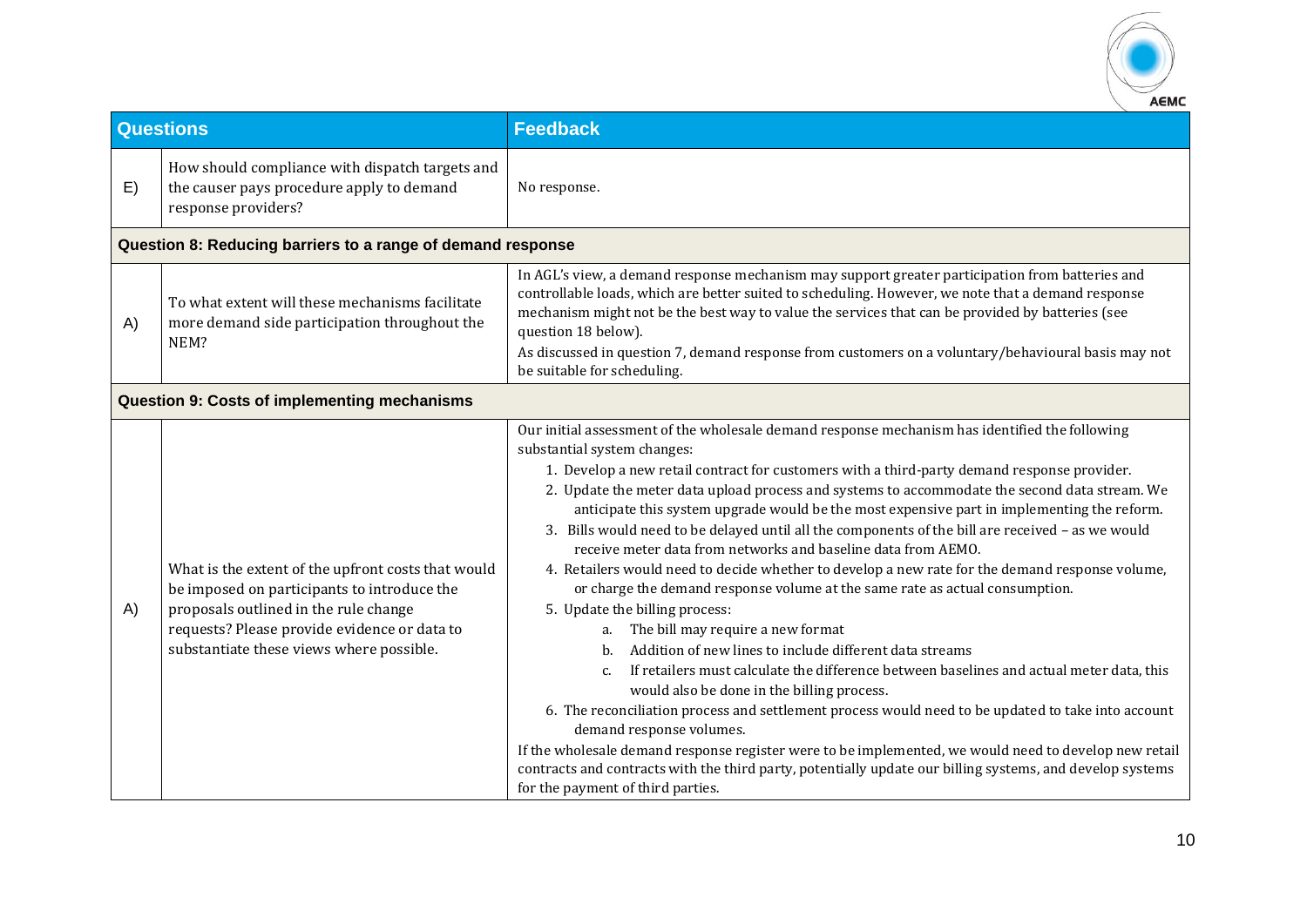

|    | <b>Questions</b>                                                                                                                                                                                  | <b>Feedback</b>                                                                                                                                                                                                                                                                                                                                                                                                                                                                                                                                                                                                                                                                                                                                                                                                                                                                                                                                                                                                                                                                                                                                                                                                                                                                                                                                                                                                                                                                                                                                                                                                                                                                                                                                                                                                                                                                                |
|----|---------------------------------------------------------------------------------------------------------------------------------------------------------------------------------------------------|------------------------------------------------------------------------------------------------------------------------------------------------------------------------------------------------------------------------------------------------------------------------------------------------------------------------------------------------------------------------------------------------------------------------------------------------------------------------------------------------------------------------------------------------------------------------------------------------------------------------------------------------------------------------------------------------------------------------------------------------------------------------------------------------------------------------------------------------------------------------------------------------------------------------------------------------------------------------------------------------------------------------------------------------------------------------------------------------------------------------------------------------------------------------------------------------------------------------------------------------------------------------------------------------------------------------------------------------------------------------------------------------------------------------------------------------------------------------------------------------------------------------------------------------------------------------------------------------------------------------------------------------------------------------------------------------------------------------------------------------------------------------------------------------------------------------------------------------------------------------------------------------|
| B) | Will demand response providers have sufficient<br>information regarding expected revenue to make<br>commercial decisions regarding the cost/benefit<br>trade-off to participate in the mechanism? | No response.                                                                                                                                                                                                                                                                                                                                                                                                                                                                                                                                                                                                                                                                                                                                                                                                                                                                                                                                                                                                                                                                                                                                                                                                                                                                                                                                                                                                                                                                                                                                                                                                                                                                                                                                                                                                                                                                                   |
|    | Question 10: Reducing extent of upfront costs                                                                                                                                                     |                                                                                                                                                                                                                                                                                                                                                                                                                                                                                                                                                                                                                                                                                                                                                                                                                                                                                                                                                                                                                                                                                                                                                                                                                                                                                                                                                                                                                                                                                                                                                                                                                                                                                                                                                                                                                                                                                                |
| A) | Do stakeholders have suggestions for ways these<br>upfront costs could be minimised? E.g. could<br>there to be savings by making changes at the<br>same time as other systems changes?            | AGL cautions against incorporating any more reforms into the five-minute settlement / global settlement<br>implementation process. Industry has already commenced implementation processes, and needs to focus<br>on delivering those significant changes, without distraction or last-minute additions.                                                                                                                                                                                                                                                                                                                                                                                                                                                                                                                                                                                                                                                                                                                                                                                                                                                                                                                                                                                                                                                                                                                                                                                                                                                                                                                                                                                                                                                                                                                                                                                       |
|    | Question 11: Indirect costs of proposals                                                                                                                                                          |                                                                                                                                                                                                                                                                                                                                                                                                                                                                                                                                                                                                                                                                                                                                                                                                                                                                                                                                                                                                                                                                                                                                                                                                                                                                                                                                                                                                                                                                                                                                                                                                                                                                                                                                                                                                                                                                                                |
| A) | What is the likely extent of any indirect costs<br>imposed through these proposals?                                                                                                               | Introducing a new participant into the retailer-customer relationship will disrupt the existing value flows<br>that enable retailers to pass cost savings onto the customer. AGL suggests that the next stage of the rule<br>change carefully assesses and evaluates the full impacts of the AEMC's preferred option.<br>The retailer manages spot price risk for the customer and provides the customer with a set price or tariff<br>structure. To do this, retailers obtain hedging for the amount of electricity we forecast the customer to<br>use, to provide certainty of the price we pay for electricity.<br>It has been argued previously that, because their customers are using less electricity when they engage in<br>demand response, retailers would be able to reduce their hedging costs, and pass those cost savings onto<br>the customer through reduced electricity prices. Unfortunately, this is not the case if the third party is<br>activating the demand response. The retailer would not know if or when the demand response would be<br>activated, and to effectively manage spot price risk would continue to hedge at the forecast levels of<br>demand for its customers.<br>Transparent information, such as the scheduling of demand response loads, would not assist as the<br>retailer would not know which of its customers in the third party's fleet are being activated. This is also<br>the reason that retailers are unable to 'learn' over time which of their customers are likely to participate<br>in third party demand response.<br>We also consider there may be costs involved in customer confusion with new billing arrangements,<br>particularly where baselines are used in the retail bill. Baseline and demand response volumes cannot be<br>validated, and we would anticipate a significant risk of bill investigations and disputes. |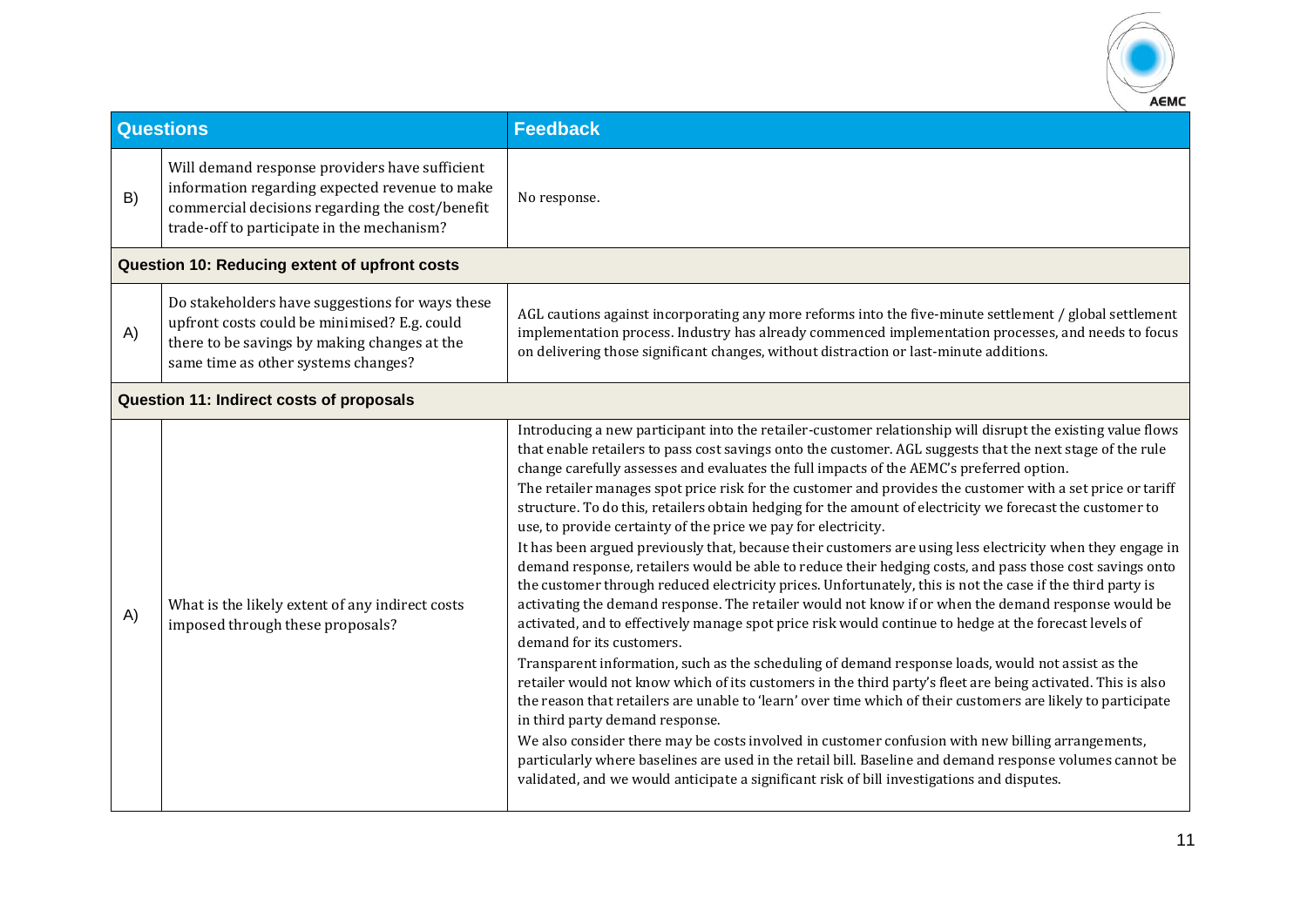

|    | <b>Questions</b>                                                                                                                                                                                                                                                                       | <b>Feedback</b>                                                                                                                                                                                                                                                                                                                                                                                                                                                                                                                                                                   |  |
|----|----------------------------------------------------------------------------------------------------------------------------------------------------------------------------------------------------------------------------------------------------------------------------------------|-----------------------------------------------------------------------------------------------------------------------------------------------------------------------------------------------------------------------------------------------------------------------------------------------------------------------------------------------------------------------------------------------------------------------------------------------------------------------------------------------------------------------------------------------------------------------------------|--|
| B) | How could any such costs be minimised?                                                                                                                                                                                                                                                 | No response.                                                                                                                                                                                                                                                                                                                                                                                                                                                                                                                                                                      |  |
|    | <b>Question 12: Risk allocation for baselines</b>                                                                                                                                                                                                                                      |                                                                                                                                                                                                                                                                                                                                                                                                                                                                                                                                                                                   |  |
| A) | Do stakeholders have views on how risks and<br>costs can be best allocated under a baseline used<br>for demand response?                                                                                                                                                               | No response.                                                                                                                                                                                                                                                                                                                                                                                                                                                                                                                                                                      |  |
|    | <b>Question 13: Retailer participation</b>                                                                                                                                                                                                                                             |                                                                                                                                                                                                                                                                                                                                                                                                                                                                                                                                                                                   |  |
| A) | Is it necessary to place an obligation on retailers<br>to participate in the mechanism for it to address<br>the issues raised by the proponents?                                                                                                                                       | No response.                                                                                                                                                                                                                                                                                                                                                                                                                                                                                                                                                                      |  |
| B) | Are there additional obligations these proposals<br>would place on retailers, and do they differ<br>between the proposals?                                                                                                                                                             | No response.                                                                                                                                                                                                                                                                                                                                                                                                                                                                                                                                                                      |  |
|    | Question 14: Embedded generation and storage                                                                                                                                                                                                                                           |                                                                                                                                                                                                                                                                                                                                                                                                                                                                                                                                                                                   |  |
| A) | Do stakeholders have preliminary views about<br>the ability for the proposed mechanisms to<br>accommodate embedded generation, in the form<br>of reduced consumption of electricity from the<br>grid in high price periods?                                                            | Please refer to question 18 below. AGL considers that a demand response mechanism and the use of<br>baselines may not be the most appropriate way to value embedded generation and storage.                                                                                                                                                                                                                                                                                                                                                                                       |  |
| B) | Do stakeholders have preliminary views about<br>the ability for the proposed mechanisms to<br>accommodate, as demand response, increased<br>consumption during low price periods (whether<br>due to charging batteries, increasing production<br>or any other action by the customer)? | Ideally, customers would be encouraged to increase consumption during low priced periods, as well as<br>decrease consumption during high priced periods. This would encourage a customer with dynamic<br>resources to shift load to off peak times, instead of creating new peaks.<br>However, it's currently unclear how a demand response mechanism would accommodate this. AGL<br>considers that a demand response mechanism might not be the most appropriate way to value embedded<br>generation and storage, or to promote increased consumption during low priced periods. |  |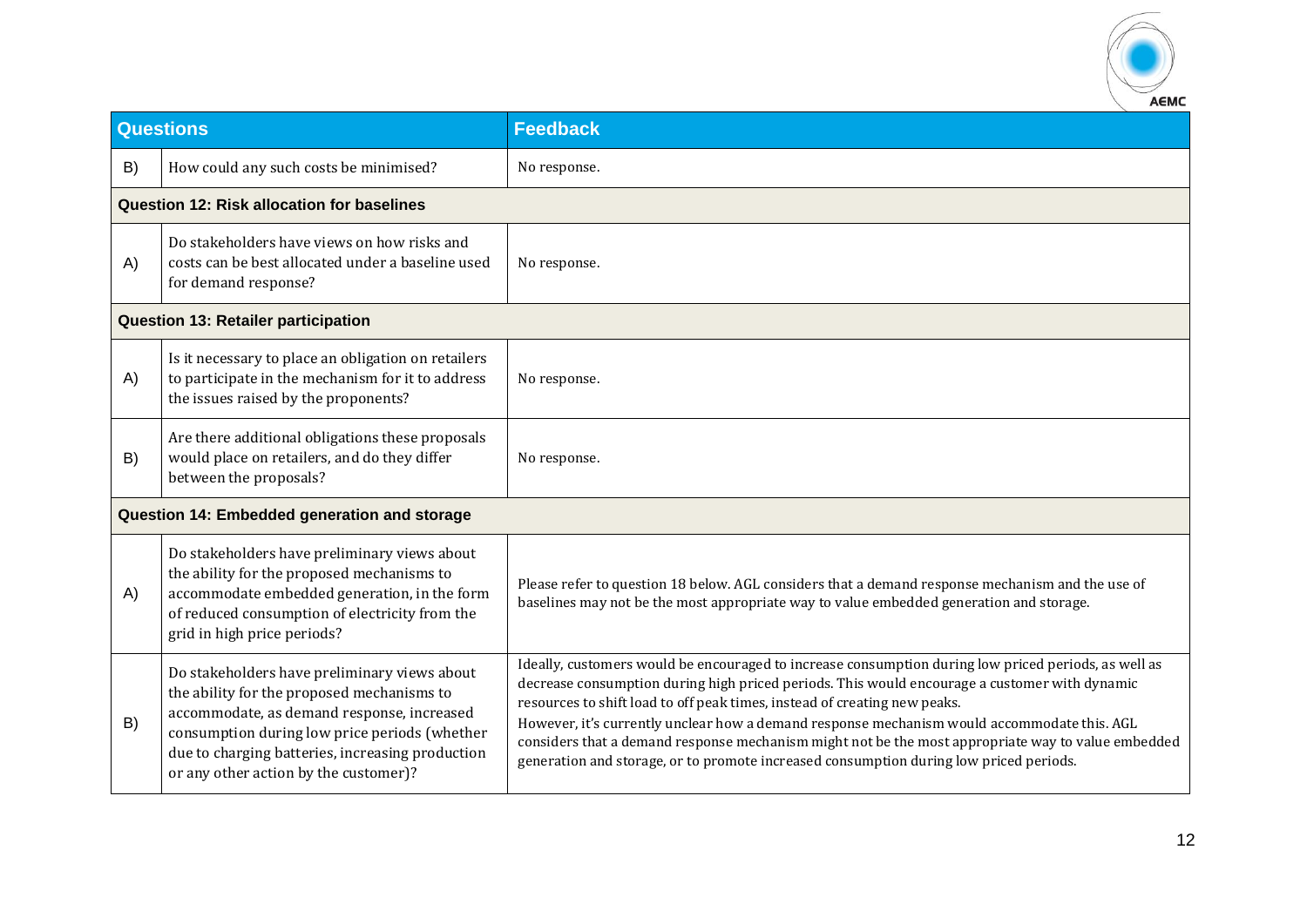

|    | <b>Questions</b>                                                                                                                                                                                                         | <b>Feedback</b> |  |
|----|--------------------------------------------------------------------------------------------------------------------------------------------------------------------------------------------------------------------------|-----------------|--|
|    | Question 15: Thresholds for participation in a mechanism                                                                                                                                                                 |                 |  |
| A) | What thresholds, if any, should apply to<br>participation in the mechanism for individual<br>consumers and aggregated portfolios? For<br>example, large consumers as opposed to small<br>consumers; a MW size threshold? | No response.    |  |
| B) | Should there be thresholds at which different<br>scheduling obligations apply?                                                                                                                                           | No response.    |  |
|    | <b>Question 16: Implementation timeframes</b>                                                                                                                                                                            |                 |  |
| A) | How long do stakeholders think would be<br>reasonably required to implement the proposals<br>as set out in the rule change requests?                                                                                     | No response.    |  |
| B) | How could the implementation timeframe be<br>reduced? What trade-offs may need to be made to<br>the design to achieve this?                                                                                              | No response.    |  |
|    | Appendix A - Wholesale demand response mechanism                                                                                                                                                                         |                 |  |
|    | <b>Question 17: Centrally determined baselines</b>                                                                                                                                                                       |                 |  |
| A) | How important is it to design against the<br>possibility for bias and gaming?                                                                                                                                            | No response.    |  |
| B) | How can a baseline methodology appropriately<br>align incentives such that the risk of systemic bias<br>is minimised?                                                                                                    | No response.    |  |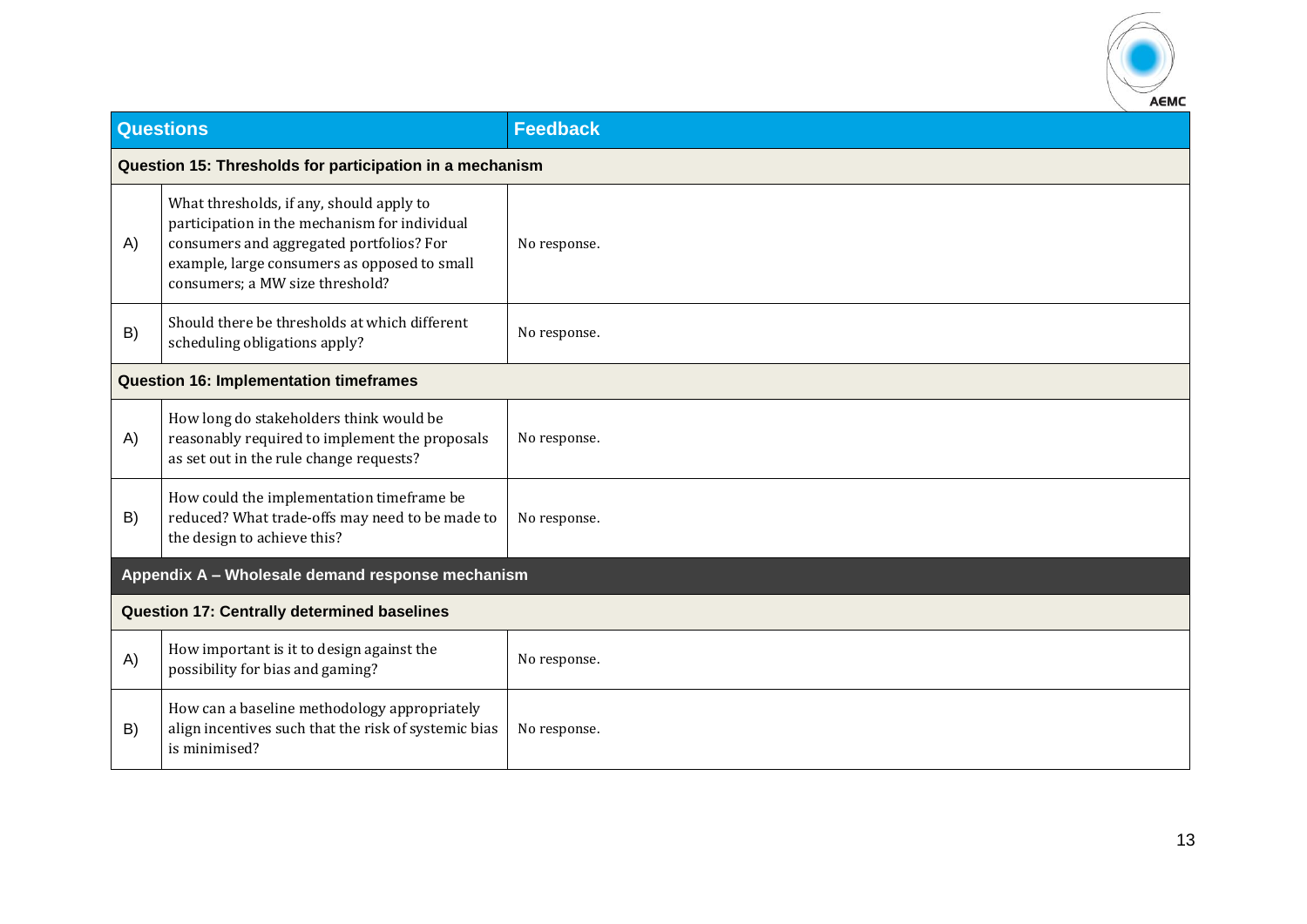

| <b>Questions</b> |                                                                                                                                                                                                                                                                                                                                                            | <b>Feedback</b>                                                                                                                                                                                                                                                                                                                                                                                                                                                                                                                                                                                                                                                                                                                                                                                                                                                                                                                                                                                                                                                                                                              |
|------------------|------------------------------------------------------------------------------------------------------------------------------------------------------------------------------------------------------------------------------------------------------------------------------------------------------------------------------------------------------------|------------------------------------------------------------------------------------------------------------------------------------------------------------------------------------------------------------------------------------------------------------------------------------------------------------------------------------------------------------------------------------------------------------------------------------------------------------------------------------------------------------------------------------------------------------------------------------------------------------------------------------------------------------------------------------------------------------------------------------------------------------------------------------------------------------------------------------------------------------------------------------------------------------------------------------------------------------------------------------------------------------------------------------------------------------------------------------------------------------------------------|
|                  | <b>Question 18: Accuracy of baselines</b>                                                                                                                                                                                                                                                                                                                  |                                                                                                                                                                                                                                                                                                                                                                                                                                                                                                                                                                                                                                                                                                                                                                                                                                                                                                                                                                                                                                                                                                                              |
| A)               | How important is it that the baseline<br>methodology is able to accurately estimate<br>consumption?                                                                                                                                                                                                                                                        | AGL considers it vital that, if baselines are to be used in settlement and billing, they need to accurately<br>estimate consumption.<br>While baselines may be accurate at an aggregated level (ie accurate enough for scheduling a fleet of<br>resources), the accuracy at the customer level can be very poor. We have elaborated on our experience<br>with baseline accuracy in the cover letter.<br>AGL is highly concerned with the prospect of charging customers for energy they have not used (ie the<br>baseline) during periods where demand response is activated. The customer pays for the inflated energy<br>usage, and then receives a rebate from the third-party. The customer bears the risk of an inaccurate<br>baseline. This is fundamentally different to how demand response services are currently provided, which<br>involves the customer paying for its actual energy usage, and then receiving a rebate for the demand<br>response provided. While a baseline is still used to estimate the amount of demand response, the retailer<br>(or aggregator) bears the risk of an inaccurate baseline. |
| B)               | What administrative mechanisms would improve<br>baseline accuracy without imposing excessive<br>burdens? For example, regular review of baseline<br>methodologies by independent experts, or cross-<br>checking against consumption data<br>from customers that are similar to the demand<br>response provider but are not engaging in<br>demand response. | AGL notes that there is not one baseline that suits all customers, or all demand response events. This<br>applies even to large customers. In one example, we selected the best baseline to suit the customer in<br>each demand response event they participated in.<br>If baselines are to be used, there should be enough flexibility to choose the best baseline to suit the<br>customer's load profile.<br>There could also be an independent audit process to make sure an appropriate baseline is being applied<br>to customers, and a regular review to make sure the best baseline is still being used for each customer.<br>We note that these safeguards may add additional costs to the demand response mechanism.                                                                                                                                                                                                                                                                                                                                                                                                |
| C)               | Can a baseline accurately account for embedded<br>generation and other dynamic resources that<br>might exist behind the meter?                                                                                                                                                                                                                             | AGL considers this to be a significant and complicated question that warrants further investigation. To<br>demonstrate the complexities of the question, consider two examples:<br>1. Dynamic resources could be managed such that a customer's load conforms exactly with a<br>customer's baseline of demand. If this were the case, the baseline would be highly accurate when<br>demand response is activated.<br>2. Dynamic resources could be optimised to respond to energy prices, FCAS, and the customer's<br>energy needs. In this case the load profile would be much less predictable, and the baseline much<br>more likely to be inaccurate.<br>We note the complexities of these questions and the additional time that may be required for the AEMC to<br>consider the participation of dynamic resources.                                                                                                                                                                                                                                                                                                     |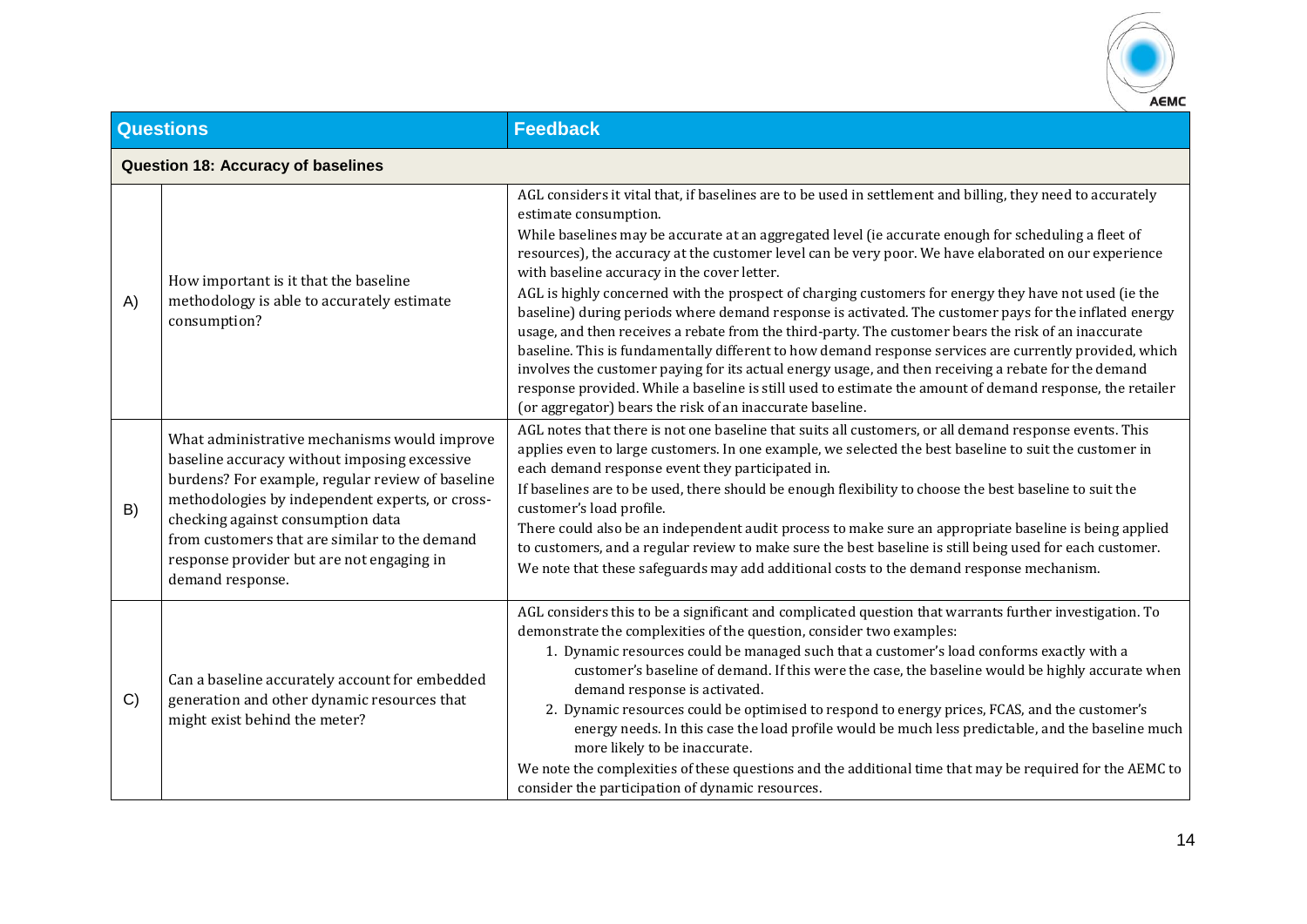

|    | <b>Questions</b>                                                                                                                                                                                                                                                                                                             | <b>Feedback</b>                                                                                                                                                                                                                                                                                                                                                                                                                                                                                                                                                                                                                   |
|----|------------------------------------------------------------------------------------------------------------------------------------------------------------------------------------------------------------------------------------------------------------------------------------------------------------------------------|-----------------------------------------------------------------------------------------------------------------------------------------------------------------------------------------------------------------------------------------------------------------------------------------------------------------------------------------------------------------------------------------------------------------------------------------------------------------------------------------------------------------------------------------------------------------------------------------------------------------------------------|
| D) | Should a wholesale demand response mechanism<br>apply only to the types of customers for which<br>baselines can be accurately set, and if so, what<br>types of customers should be eligible?                                                                                                                                 | AGL notes that many of the options being considered for a demand response mechanism rely on the use<br>of baselines to determine the level of demand response.<br>Where baselines are used in settlement and billing, AGL has concerns with the impact of inaccurate<br>baselines on the customer. If baselines cannot be accurately determined, those customers should not<br>participate in the demand response mechanism.<br>As discussed elsewhere, AEMC may wish to consider whether a different type of mechanism is more<br>appropriate for those customers (for example those with sensitive loads or dynamic resources). |
| E) | How should long-term or permanent changes in a<br>customer's overall level of demand be addressed<br>in baselines?<br>For example, factories may add or retire<br>production lines; households may increase or<br>decrease in size, and may install or remove<br>equipment such as batteries, pool pumps or solar<br>panels. | If baselines are to be used, they should be periodically reviewed and updated to maximise accuracy. This<br>would capture permanent changes in the customer's load profile over time.                                                                                                                                                                                                                                                                                                                                                                                                                                             |
|    | Question 19: Settlement under the wholesale demand response mechanism                                                                                                                                                                                                                                                        |                                                                                                                                                                                                                                                                                                                                                                                                                                                                                                                                                                                                                                   |
| A) | Do stakeholders consider one of the settlement<br>options outlined to be preferable? How would<br>this approach to settlement impose costs and<br>risks on market participants?                                                                                                                                              | While AGL has not developed a view on a preferred cost recovery methodology, we note that in principle<br>the causers of the issue should pay the costs of addressing that issue.<br>We also note that it can be difficult for retailers to hedge costs that are smeared across energy users, such<br>as the RERT.                                                                                                                                                                                                                                                                                                                |
|    | Question 20: Other considerations for the wholesale demand response mechanism                                                                                                                                                                                                                                                |                                                                                                                                                                                                                                                                                                                                                                                                                                                                                                                                                                                                                                   |
| A) | Do stakeholders have views on these other<br>considerations set out in the appendix?<br>(See pp. 60-61 of the consultation paper).                                                                                                                                                                                           |                                                                                                                                                                                                                                                                                                                                                                                                                                                                                                                                                                                                                                   |
| B) | Are there other considerations not raised that<br>should also be considered when designing a                                                                                                                                                                                                                                 | AGL is highly concerned with the possibility of billing customers at an amount that is higher than their<br>actual usage.                                                                                                                                                                                                                                                                                                                                                                                                                                                                                                         |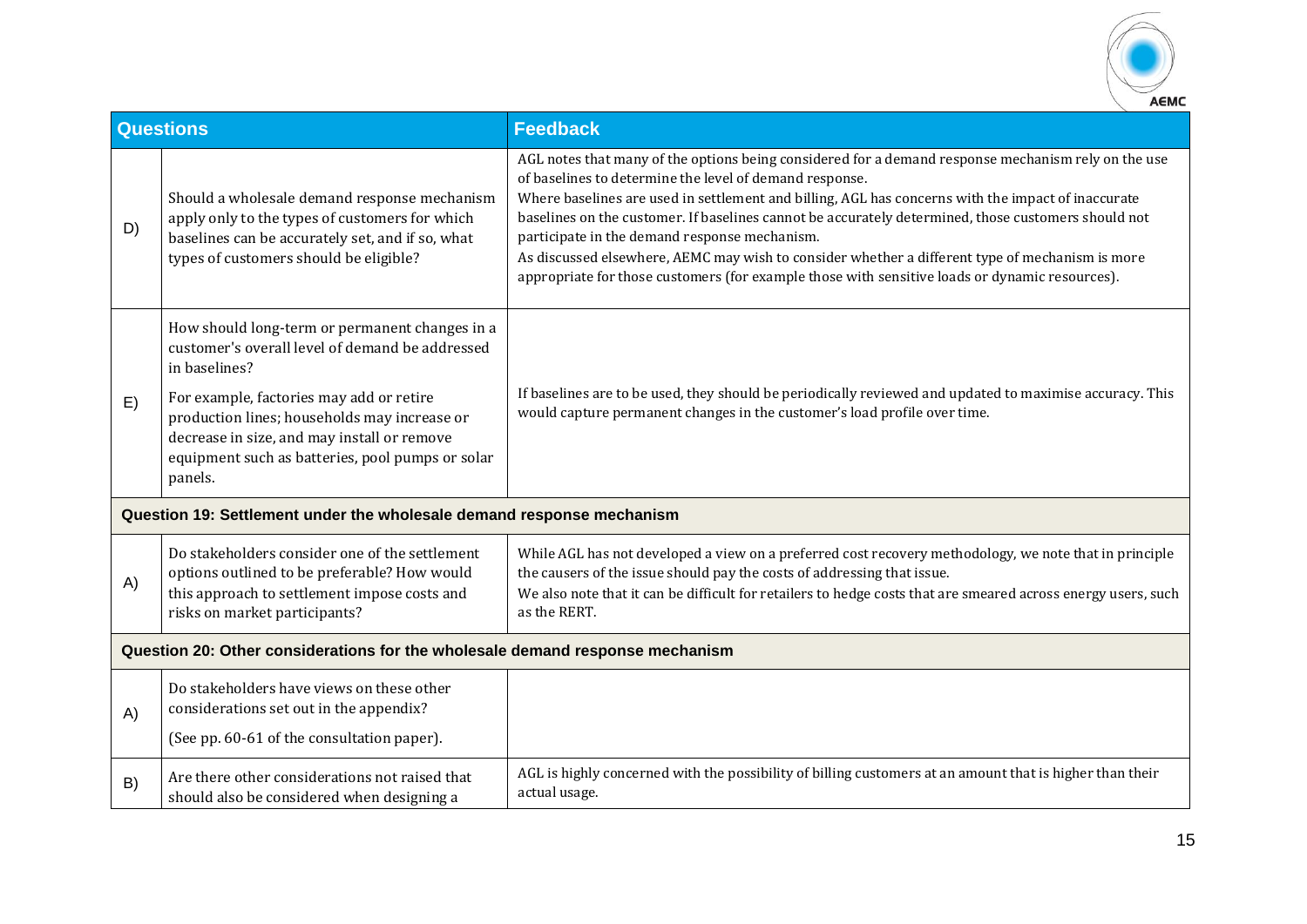

| <b>Questions</b> |                                                                                                                                                                                                  | <b>Feedback</b>                                                                                                                                                                                                                                                                                                                                                                                                                                                                                                                                                                                                                                                                                                                                                                                                                                                                                                                                                                                                                                                                                                                                                                                                                                                                                     |  |
|------------------|--------------------------------------------------------------------------------------------------------------------------------------------------------------------------------------------------|-----------------------------------------------------------------------------------------------------------------------------------------------------------------------------------------------------------------------------------------------------------------------------------------------------------------------------------------------------------------------------------------------------------------------------------------------------------------------------------------------------------------------------------------------------------------------------------------------------------------------------------------------------------------------------------------------------------------------------------------------------------------------------------------------------------------------------------------------------------------------------------------------------------------------------------------------------------------------------------------------------------------------------------------------------------------------------------------------------------------------------------------------------------------------------------------------------------------------------------------------------------------------------------------------------|--|
|                  | wholesale demand response mechanism?                                                                                                                                                             | In addition to the fundamental concern with customers paying for more electricity than is actually used,<br>small customers will very likely find these arrangements confusing and take up its concerns with the<br>retailer instead of the third party. This is because:<br>• The customer would be required to pay a bill to the retailer, which would include a baseline<br>amount of usage wherever the customer has participated in demand response.<br>• The customer would receive a payment from the third party for demand response, which would<br>be less than the amount that is paid to the retailer for the demand response periods.<br>These arrangements would lead customers to believe that the retailer is involved in calculating the<br>baseline and charging the customer.<br>AGL also notes that customers will have little avenue to challenge baseline calculations, given the<br>difficulty in verifying the amount of demand response provided. While this should not prevent the use of<br>baselines, it is likely to add to small customer frustration where they do not fully understand how a<br>demand response mechanism works and are unable to obtain answers from their retailer.<br>It will be important for customer protections to apply to the third party. |  |
|                  | Appendix B - Separate wholesale demand response market                                                                                                                                           |                                                                                                                                                                                                                                                                                                                                                                                                                                                                                                                                                                                                                                                                                                                                                                                                                                                                                                                                                                                                                                                                                                                                                                                                                                                                                                     |  |
|                  | Question 21: Cost recovery for the separate market                                                                                                                                               |                                                                                                                                                                                                                                                                                                                                                                                                                                                                                                                                                                                                                                                                                                                                                                                                                                                                                                                                                                                                                                                                                                                                                                                                                                                                                                     |  |
| A)               | What do stakeholders think about the proposed<br>cost recovery arrangements for the separate<br>market?                                                                                          | Please refer to question 19 above.                                                                                                                                                                                                                                                                                                                                                                                                                                                                                                                                                                                                                                                                                                                                                                                                                                                                                                                                                                                                                                                                                                                                                                                                                                                                  |  |
|                  | Question 22: Introduction of a separate market                                                                                                                                                   |                                                                                                                                                                                                                                                                                                                                                                                                                                                                                                                                                                                                                                                                                                                                                                                                                                                                                                                                                                                                                                                                                                                                                                                                                                                                                                     |  |
| A)               | Would the proposal set out in this appendix be<br>faster to implement than the wholesale demand<br>response mechanism?                                                                           | No.                                                                                                                                                                                                                                                                                                                                                                                                                                                                                                                                                                                                                                                                                                                                                                                                                                                                                                                                                                                                                                                                                                                                                                                                                                                                                                 |  |
| B)               | If stakeholders do not consider that it would be<br>faster to implement, is there merit in exploring<br>this as an alternative to the other proposed<br>demand response mechanisms? What are the | As we understand from the consultation paper, this option would still involve using baselines in<br>settlement and customer billing. As noted above, AGL is concerned with any option that incorporates the<br>use of baselines into billing and settlement for customers that have sensitive loads.<br>However, should the wholesale demand response mechanism option be considered further, it may be                                                                                                                                                                                                                                                                                                                                                                                                                                                                                                                                                                                                                                                                                                                                                                                                                                                                                             |  |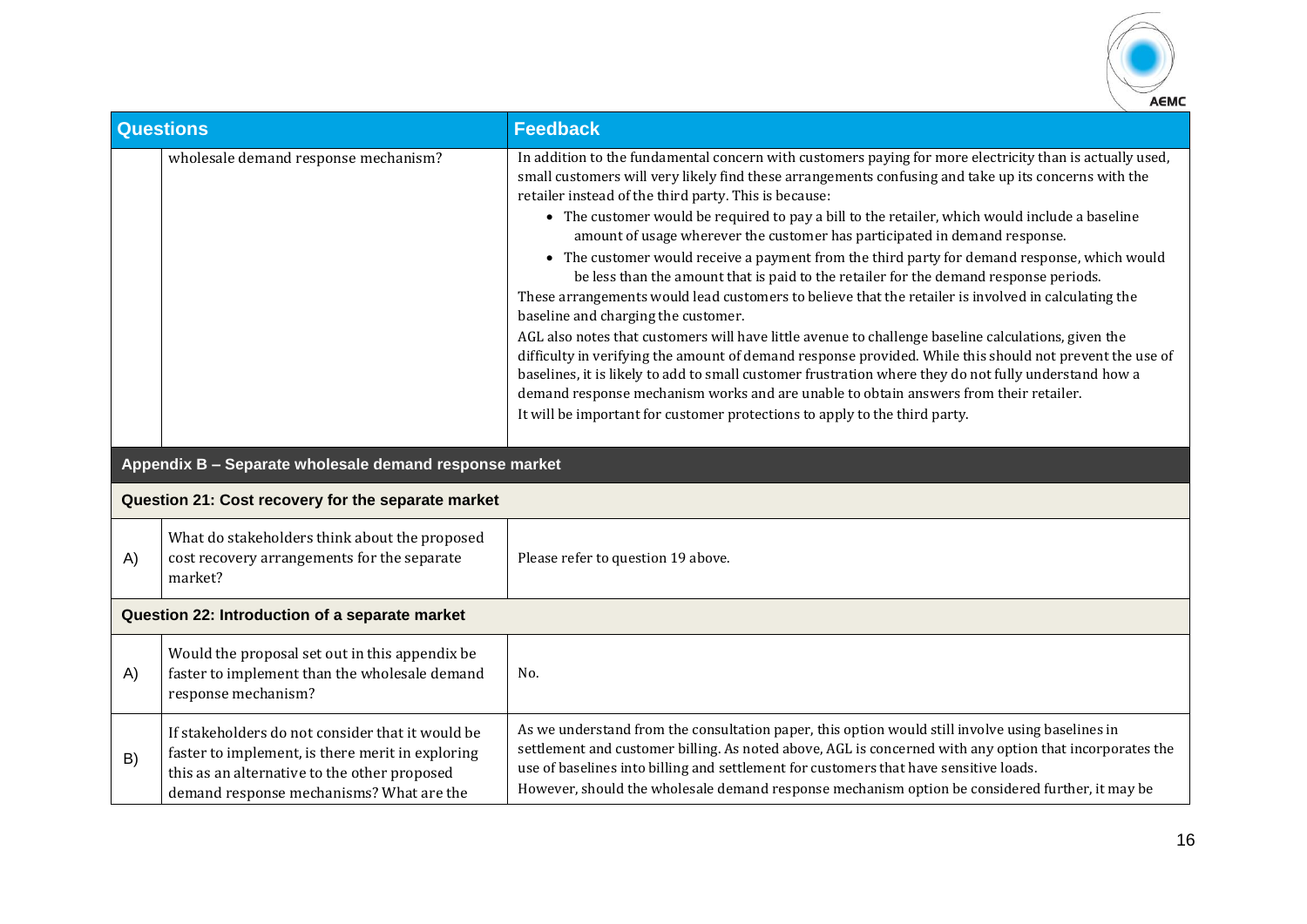

| <b>Questions</b> |                                                                                                                               | <b>Feedback</b>                                                                                                                                                                                                                                                                                                                                                                                       |
|------------------|-------------------------------------------------------------------------------------------------------------------------------|-------------------------------------------------------------------------------------------------------------------------------------------------------------------------------------------------------------------------------------------------------------------------------------------------------------------------------------------------------------------------------------------------------|
|                  | costs and benefits that should be considered in<br>doing so?                                                                  | worth exploring the option of a separate demand response market. A separate market could be designed<br>specifically for demand response with regard to their capabilities and the value provided.                                                                                                                                                                                                    |
| C)               | Are there any additional mechanisms that could<br>be implemented more quickly than a wholesale<br>demand response mechanism?  | No response.                                                                                                                                                                                                                                                                                                                                                                                          |
| D)               | What are stakeholder views on the feasibility of<br>co-optimising this separate market with the<br>existing wholesale market? | No response.                                                                                                                                                                                                                                                                                                                                                                                          |
|                  | Appendix C - Wholesale demand response register                                                                               |                                                                                                                                                                                                                                                                                                                                                                                                       |
|                  | Question 23: Wholesale demand response register mechanism                                                                     |                                                                                                                                                                                                                                                                                                                                                                                                       |
| A)               | What are stakeholder views on this option to<br>facilitate demand response?                                                   | Given the likely costs involved with a wholesale demand response mechanism and the potential customer<br>impacts of the required changes to billing systems, an option to enhance commercial arrangements<br>should be assessed further.                                                                                                                                                              |
| B)               | What do stakeholders consider the benefits of this<br>option would be?                                                        | AGL considers this to be a significantly lower cost option than the wholesale demand response<br>mechanism option, given it does not require changes to meter data, settlement and billing systems.                                                                                                                                                                                                   |
| C)               | What do stakeholders consider to be the costs<br>associated with this option?                                                 | This option could result in retailers having to manage a large number of different contracts with different<br>demand response providers. The administrative costs involved are likely to be significant for small<br>customers - with regard to negotiating, managing and enforcing contracts.<br>As discussed in question 24A below, standardisation of contracts may assist to reduce these costs. |
| D)               | Are there any implications (regulatory or<br>otherwise) that are not raised in the discussion of<br>this option?              | If a wholesale demand response mechanism was implemented, some of the types of scenarios that may<br>have to be considered include the following:<br>• providing customer information to the retailer (and AEMO).<br>• the third party does not pay the customer as intended<br>• the third party becomes insolvent (and have not paid customers)                                                     |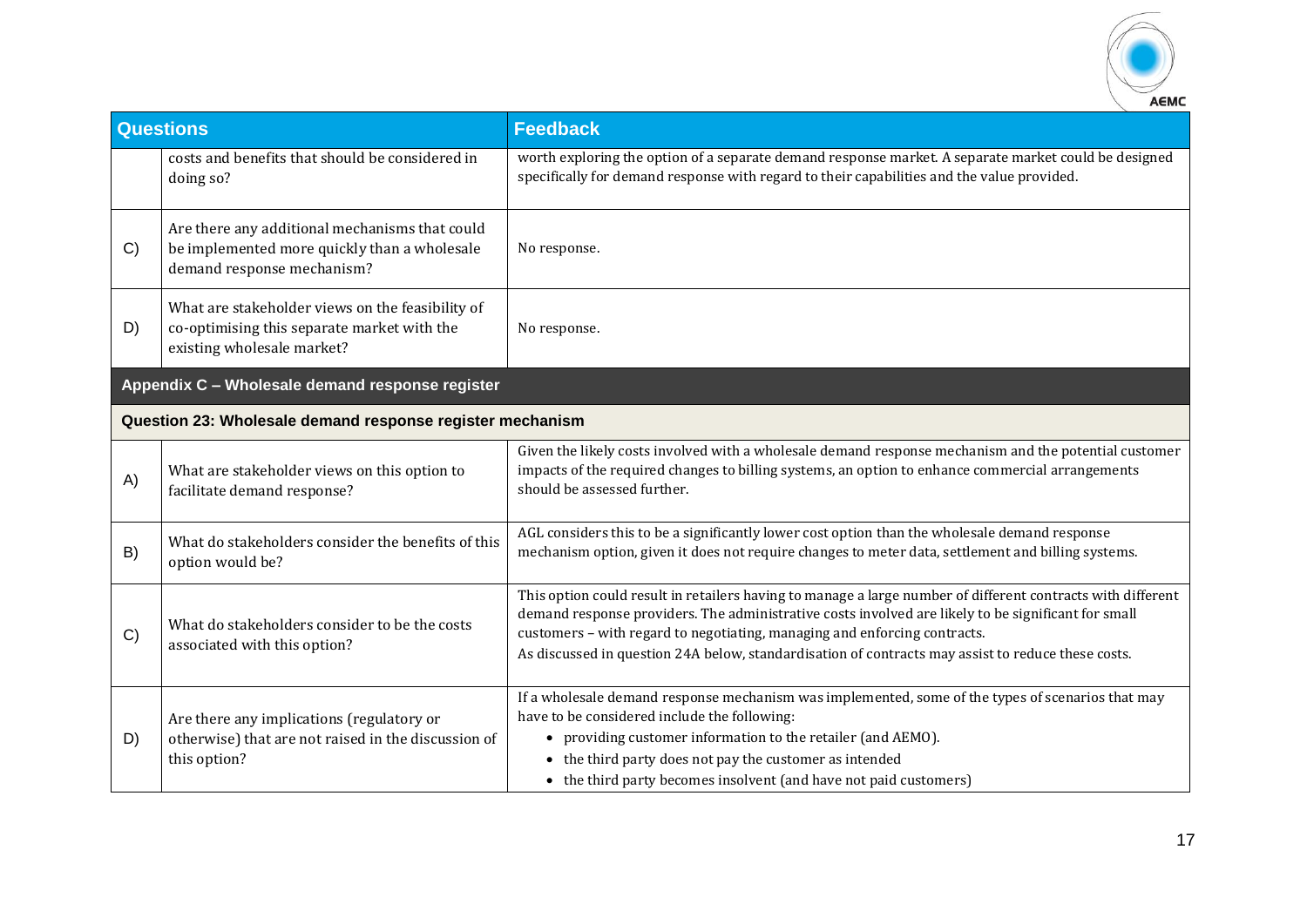

| <b>Questions</b>                                                                                       |                                                                                                        | <b>Feedback</b>                                                                                                                                                                                                                                                                                                                                                                                                                                                                                                                                                                                                                                                                                                                                                                                                                                                                                                                                                                                                                                                                                                                                                                                                                                                                                                                                                                                                                                                                                     |  |
|--------------------------------------------------------------------------------------------------------|--------------------------------------------------------------------------------------------------------|-----------------------------------------------------------------------------------------------------------------------------------------------------------------------------------------------------------------------------------------------------------------------------------------------------------------------------------------------------------------------------------------------------------------------------------------------------------------------------------------------------------------------------------------------------------------------------------------------------------------------------------------------------------------------------------------------------------------------------------------------------------------------------------------------------------------------------------------------------------------------------------------------------------------------------------------------------------------------------------------------------------------------------------------------------------------------------------------------------------------------------------------------------------------------------------------------------------------------------------------------------------------------------------------------------------------------------------------------------------------------------------------------------------------------------------------------------------------------------------------------------|--|
|                                                                                                        |                                                                                                        | • the third party does not perform as expected and the retailer suffers a loss (given the obligation of<br>retailers to participate in the agreement)<br>These could largely be managed by placing requirements on the third party in the rules though their<br>registered participant category. This is preferable to managing these risks though the contract between<br>retailer and third party because individually, the amounts involved are likely to be small, but added up<br>across many contracts may come at a significant cost and administrative expense to the retailer and the<br>program as a whole.                                                                                                                                                                                                                                                                                                                                                                                                                                                                                                                                                                                                                                                                                                                                                                                                                                                                               |  |
| Question 24: Standard wholesale demand response offer and mandatory wholesale price pass through offer |                                                                                                        |                                                                                                                                                                                                                                                                                                                                                                                                                                                                                                                                                                                                                                                                                                                                                                                                                                                                                                                                                                                                                                                                                                                                                                                                                                                                                                                                                                                                                                                                                                     |  |
| A)                                                                                                     | What are stakeholder views on these options to<br>facilitate demand response?                          | If a wholesale demand response register were to be introduced for small customers, requiring retailers to<br>offer a standard wholesale demand response contract may reduce the number of different contracts to be<br>managed and therefore help to minimise the administrative costs involved. However, we note the trade-<br>off between introducing a regulated default contract with standard terms, prices and baselines to<br>minimise administrative costs, with allowing some flexibility to best suit the arrangement.<br>For small customers, the market may evolve to develop a suite of contacts that contain clauses for which a<br>few different options can be selected. We also note that there are risks where competitors must negotiate<br>contract terms - take for example the Power of Choice reforms that require unilateral negotiation<br>between different providers.<br>Large customer contacts are more likely to require bespoke arrangements and it may be unrealistic to<br>develop a standard contract. However, a deemed default contract may be valuable as a last resort should<br>the parties not reach agreement on bespoke arrangements.<br>With regard to a spot price pass through contract, as discussed in question 4A above, we note that<br>retailers can already offer spot price pass through to its customers. If the third party is managing this risk<br>on the customer's behalf, it will be important that consumer protections are maintained. |  |
| B)                                                                                                     | Do stakeholders consider these options to be<br>preferable to a wholesale demand response<br>register? | No response.                                                                                                                                                                                                                                                                                                                                                                                                                                                                                                                                                                                                                                                                                                                                                                                                                                                                                                                                                                                                                                                                                                                                                                                                                                                                                                                                                                                                                                                                                        |  |
| C)                                                                                                     | Do stakeholders consider these options to be<br>complementary to a wholesale demand response           | No response.                                                                                                                                                                                                                                                                                                                                                                                                                                                                                                                                                                                                                                                                                                                                                                                                                                                                                                                                                                                                                                                                                                                                                                                                                                                                                                                                                                                                                                                                                        |  |